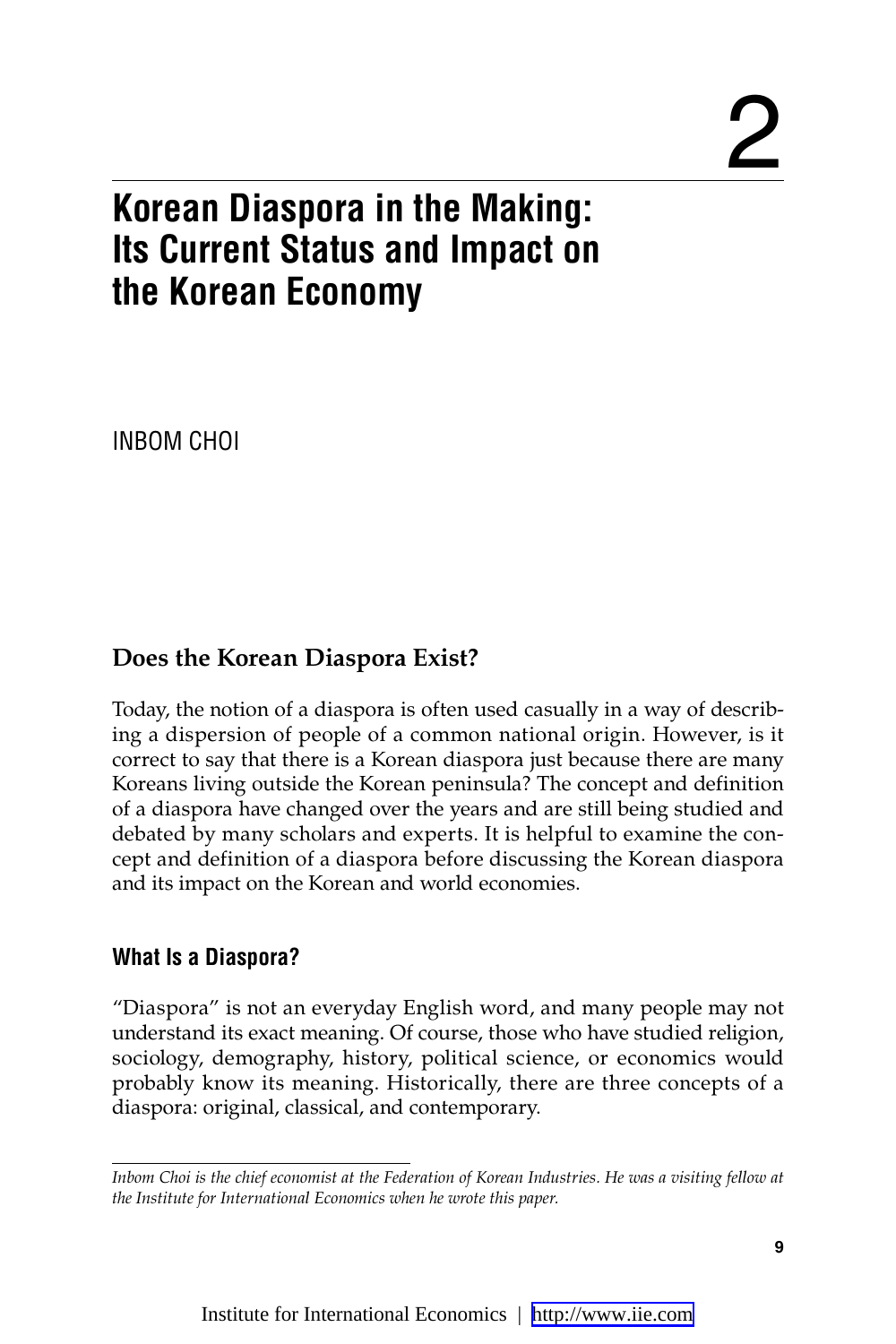The word "diaspora" originates from the Greek verb *speiro*, meaning "to sow," and the preposition *dia*, meaning "over." The ancient Greeks used this word to mean migration and colonization.<sup>1</sup> For the Greeks, diaspora essentially had a positive connotation. Expansion through military conquest, colonization, and migration were the predominant features of the Greek diaspora. This original concept of a diaspora, signifying expansion and settler colonization, can loosely be applied to the late European (especially British, Portuguese, and Spanish) expansionist settlements of the mercantile and colonial periods.

Eventually, however, the meaning of a diaspora changed to become quite negative, to describe a forced dispersion of people out of their homeland to their countries of exile. And for some groups, such as Africans, Armenians, Jews, and Palestinians, the expression acquired an even more negative and brutal meaning. For them, the word "diaspora" signified a collective trauma and banishment to live in exile against their will. The most famous such trauma, of course, is that of Jews. In fact, so closely did the word "diaspora" become associated with the fate of Jews and the biblical use that usually when it is written with a capital "D," the Diaspora means, as the *Oxford English Dictionary* states, "the settling of scattered colonies of Jews outside of Palestine after the Babylonian exile, or Jews living outside Palestine or modern Israel." This is a very narrow definition of a diaspora. A little broader meaning is the dispersion of Christians isolated from their own communion and scattered across the Roman Empire before it adopted Christianity as the state religion.<sup>2</sup> These definitions associated with Jews and early Christians form the classical concept of a diaspora.

The contemporary concept of a diaspora is a way of understanding migration, cultural differences, identity politics, and so on. Thus, this broader definition of "diaspora" refers to a dispersion of people of a common national origin or of common beliefs living in exile. An even broader definition would simply refer to people of one country dispersed into other countries. These contemporary definitions of a diaspora especially refer to one particular phenomenon: cross-border migration.

Over the years, many social scientists have tried to provide a more specific definition of this broad concept of a diaspora. In fact, for decades, social scientists studying the issue of the diaspora have tried to tighten its definition, which today often is used as a synonym for "overseas," "ethnic," "exile," "minority," "refugee," "expatriate," "migrant," and so on. Depending on how restrictively the term "diaspora" is defined, these experts offer vary-

<sup>1.</sup> The Greeks colonized Asia Minor and the Mediterranean in the Archaic period (800-600 BC).

<sup>2.</sup> Originally, the Hebrew word *galut* (Deuteronomy 28:25) was employed to refer to the forced exile of the Jews in Babylon (586 BC). The word "diaspora" was later used in the sense of the forced dispersion of Jews and Christians.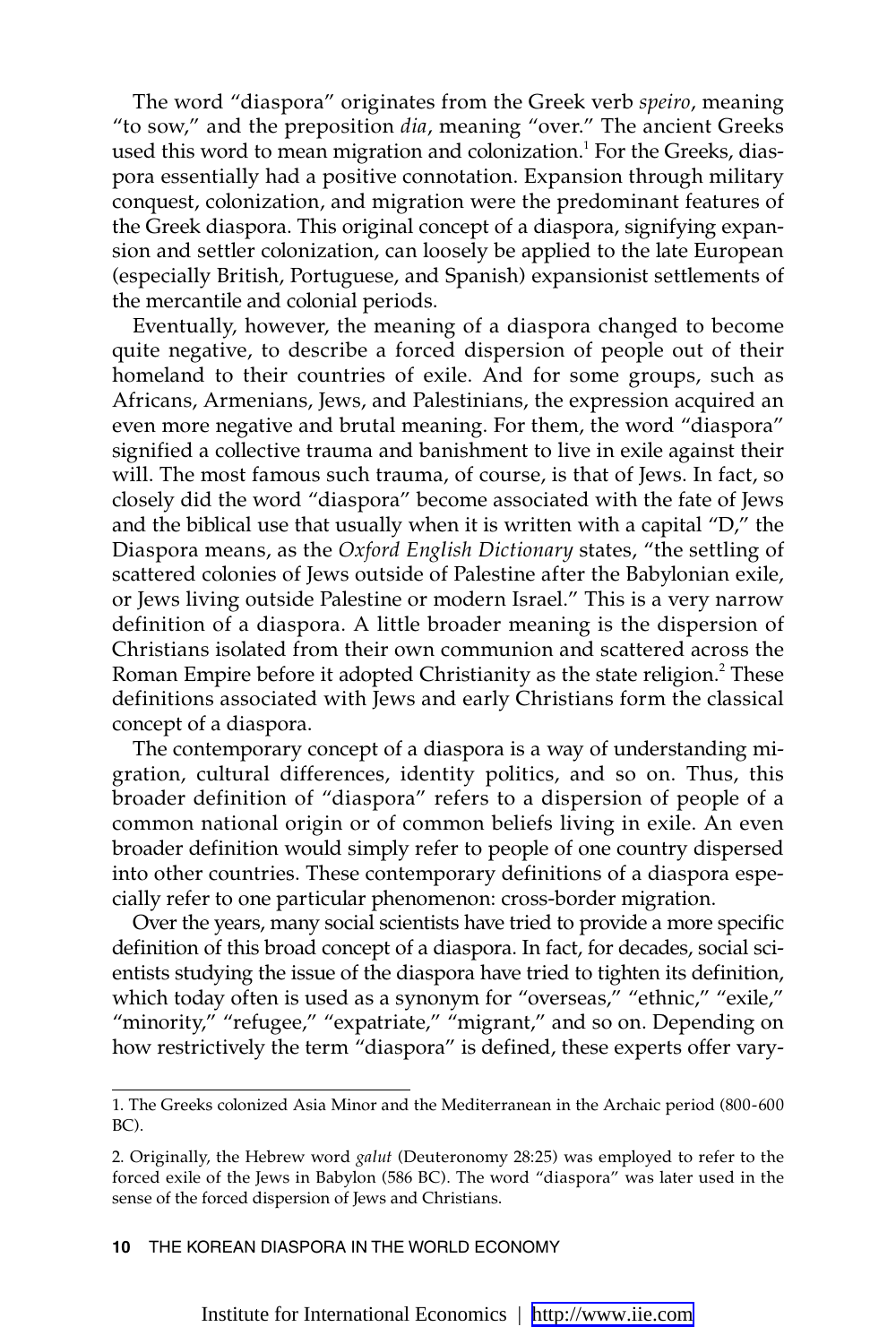ing characteristics or features of a diaspora.<sup>3</sup> In general, however, they seem to be focusing on five key criteria for the existence of a diaspora:

- dispersal of a large number of individuals from an original homeland to two or more foreign regions;
- an involuntary and compelling element in the motivation for people to leave their home country due to severe political, economic, or other constraints;
- a group's conscious and active efforts to maintain its collective identity, cultural beliefs and practices, language, or religion;
- people's sense of empathy and solidarity with members of the same ethnic group in other countries of settlement, leading to efforts to institutionalize transnational networks of exchange and communication; and
- people's collective commitment to preserve and maintain a variety of explicit and implicit ties with their original home country, provided it is still in existence.

Depending on how strictly one applies these criteria to identify a diaspora, there can be a wide range of diasporas. For example, if one argues that all five criteria should be met for a community to be identified as a diaspora, then we would have a rather narrow definition of a diaspora. Conversely, if one argues that only a couple of these criteria would be enough to identify a diaspora, then we have a rather broad concept of a diaspora.

## **Different Types of Diasporas**

By comparing various diasporas in terms of their motivation to move out of their homeland to other countries, we can categorize different types of diasporas. Following the method used by Cohen, various diasporas can be grouped into five categories: victim or refugee, imperial or colonial, labor or service, and trade or commerce.<sup>4</sup>

<sup>3.</sup> For example, Connor (1986) defines "diaspora" very loosely as any segment of a people living outside its homeland. Conversely, Safran (1991) offers a very limited definition of diaspora, which applies to very specific cases and would prevent, for instance, the Greek, Chinese, or Lebanese transnational communities from being considered diasporas. See Dorais (2001).

<sup>4.</sup> Cohen (1997) also considers one more type of diaspora: a cultural or hybrid diaspora. He gives an example of the Caribbean people abroad. Caribbean people are not native to the area and are from a mixture of African slaves, indentured workers from India, and European settlers. Today, those Caribbean people living outside the region form a loose diaspora centered on their common culture.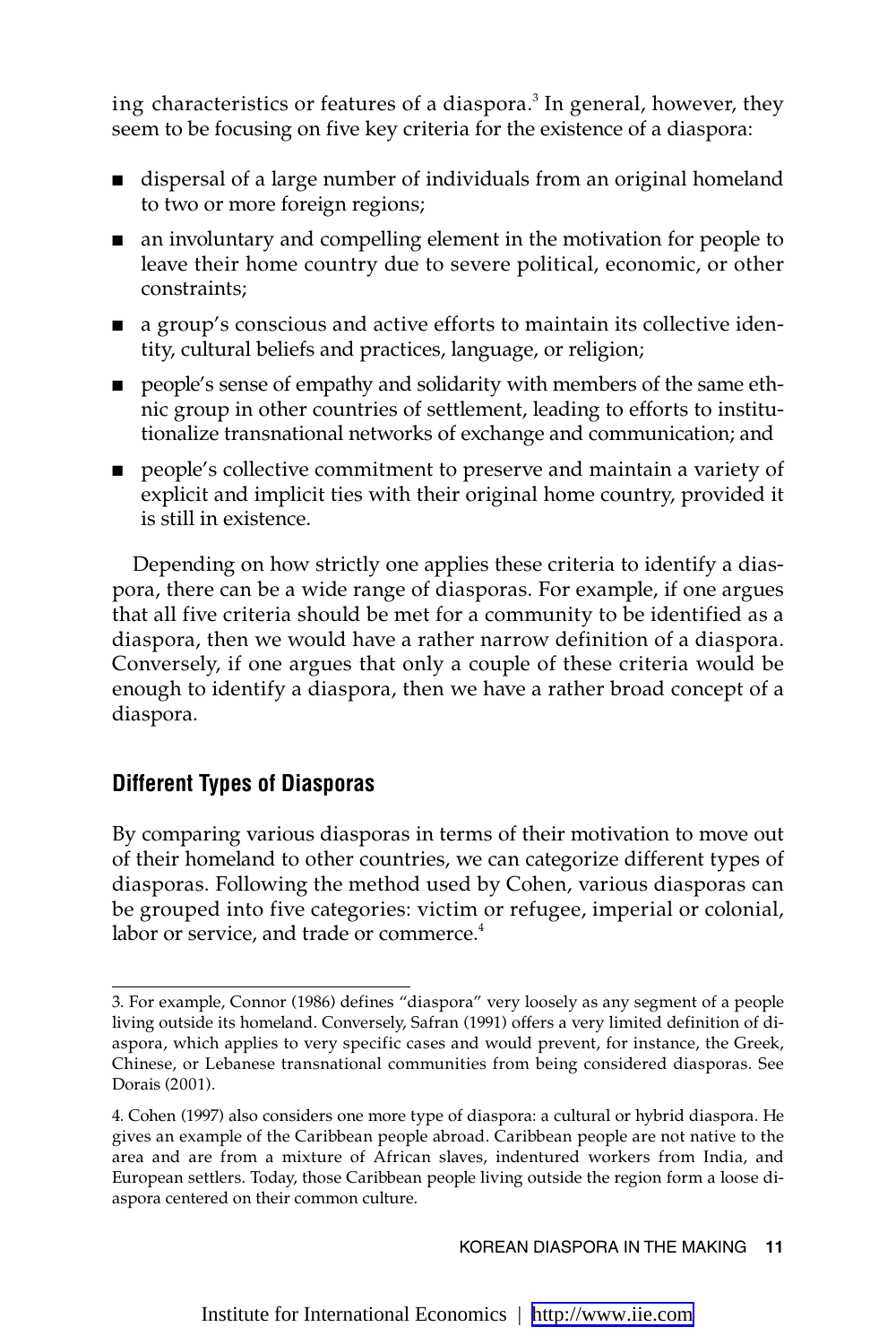As can be seen in table 2.1, a particular diaspora can be categorized into more than one type because the history of a diaspora often shows different motivations for people to leave their home country at various times. Thus, in a way, it is almost impossible to come up with a categorization of perfect matches between a particular ethnic group and a specific type of diaspora. In fact, it is quite the contrary. For example, Jews were not only a victim diaspora, but also one that was periodically successful in trade and commerce. Likewise, the Chinese were indentured laborers—therefore classified as a labor diaspora—as well as a successful trading diaspora. This type of categorization of diasporas may not be the best, and in fact many sociologists might use other methods. But in this way, we can at least compare major motivations for diasporas.

The victim or refugee diaspora is of course the result of a terrible experience of forced migration. The most important element here is the catastrophic origin of the diaspora. The best known case is, as noted above, that of Jews. However, there are other cases of victim groups with profiles not much different from that of Jews. The horrific African slave trade and the brutal treatment of Armenians by Turks<sup>5</sup> resulted in victims and refugees who formed diasporas of their own. Sometimes, even the Irish diaspora propelled by the potato famine in Ireland in the mid-19th century is identified as a victim diaspora.<sup>6</sup> A more recent case is the Palestinian diaspora. When the United Kingdom withdrew from Palestine in May 1948, the Israeli army occupied the vacuum and the ethnically based state of Israel was proclaimed. It has been estimated that twothirds of the Arab population of Palestine left their homes and became refugees. Ironically and tragically, the Palestinian diaspora had been created by the homecoming of the Jewish diaspora.

The expansion of the powerful nations in Europe led to the development of their own imperial diasporas in their colonies abroad. British, Dutch, French, German, Portuguese, and Spanish colonists moved outward to most parts of the world. The British were particularly successful in establishing overseas settlements. However, for these settlers in their colonies, the term "diaspora" is not used normally by many sociologists because they emigrated several generations ago and do not continue to

<sup>5.</sup> Although the origins of the Armenian diaspora were in commerce and trade, the Armenians can be characterized as a victim diaspora because the Turks, following the massacres of the late 19th century, forcibly deported two-thirds of Armenians (estimated to be 1.75 million people) to Syria and Palestine.

<sup>6.</sup> The huge transatlantic migration of the Irish during the period 1845-52, following the famine, is considered a trauma. Studies have shown that hidden behind a seemingly laissezfaire government policy toward the Irish famine was a deliberate British government policy of population control, modernization of agriculture, and land reform, which ended up propelling the massive and continuous transatlantic migration of the Irish in the 19th century. See Cohen (1997) and Kinealy (1995).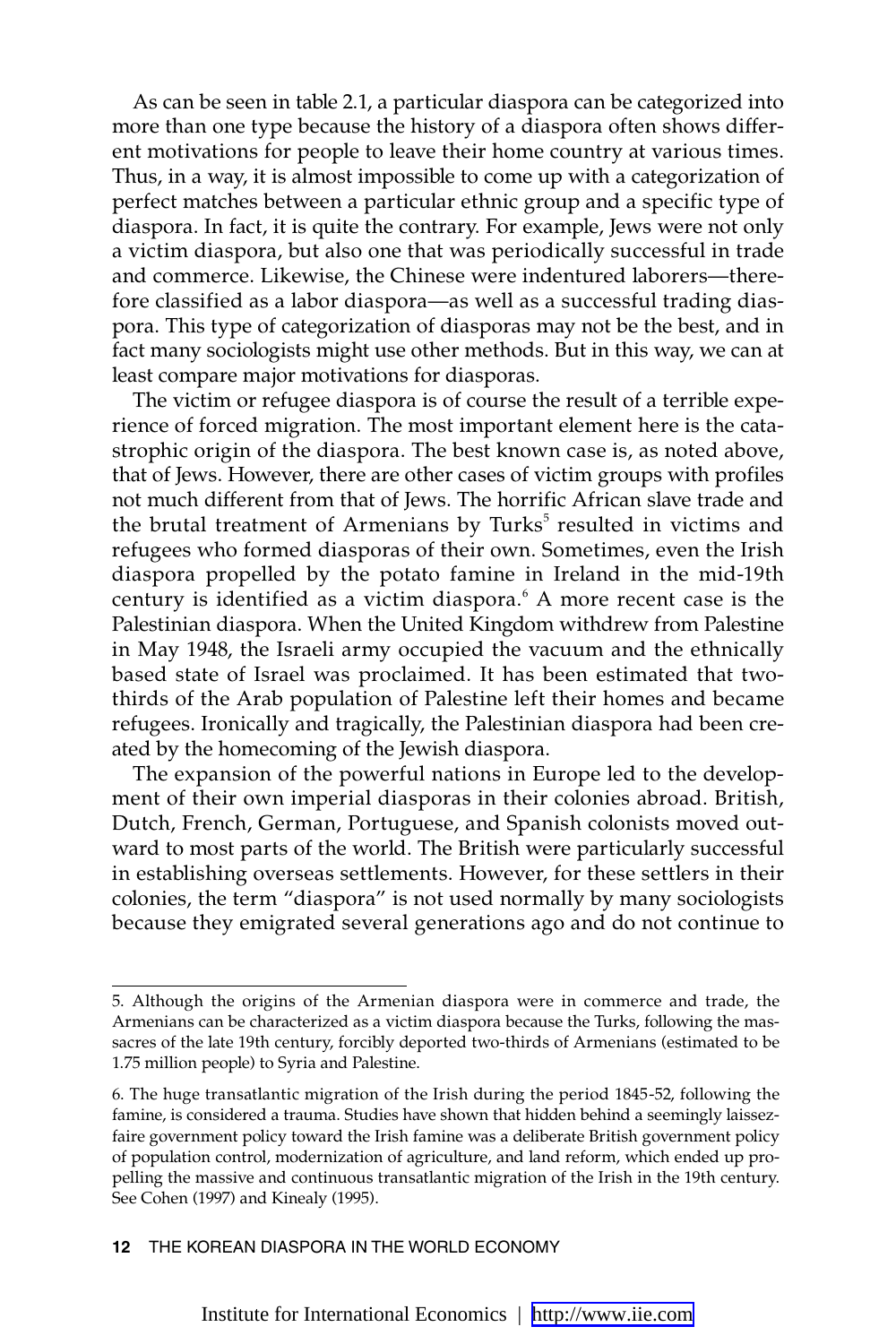| <b>Type</b>          | <b>Examples</b>                                            |
|----------------------|------------------------------------------------------------|
| Victim or refugee    | Jews, Africans, Armenians, Palestinians, Irish             |
| Imperial or colonial | Ancient Greek, British, Spanish, Portuguese, Dutch, French |
| Labor or service     | Indentured Indians, Chinese, Japanese                      |
| Trade or commerce    | Venetians, Lebanese, Chinese                               |

**Table 2.1 Different types of diasporas**

*Source:* Cohen (1997).

retain their identity as a collective group or keep ties with their original home countries, which are key features of a diaspora. For example, the term "diaspora" is not normally used when describing the presence of descendants of British people in Australia, Canada, Kenya, New Zealand, South Africa, the United States, and Zimbabwe. Nor is the term applied to the many German colonies established in Central and Eastern Europe and in several Latin American countries.<sup>7</sup>

The labor or service diaspora is the result of migration for the purpose of finding work—mainly involving unskilled labor. Examples of this type of diaspora include Indian workers in the plantation colonies during the period of British colonialism, North African construction workers in France, Chinese railroad workers in the United States, and Japanese workers in sugarcane plantations in Hawaii. These diasporas were, of course, the results of the 19th-century system of indentured labor abroad and therefore were somewhat related to the victim diaspora due to the coercive element of recruitment. However, these are not generally considered as victim diasporas because, in all three Asian cases, the people who were indentured formed a very small fraction of the total migrant population, the migrants had the legal right to return, and the recruitment process and work conditions were legally regulated, however badly.<sup>8</sup>

Stories of trade diasporas have been around for many years—for example, Homer's *Iliad* and *Odyssey* and Shakespeare's "The Merchant of Venice." The best known trade diasporas are those of Venetians, Lebanese, and Chinese. Merchants from one community would live as aliens in a town in another country; learn the language, the customs, and the commercial practices of their hosts; and then start the exchange of goods. Some kept moving back and forth between home and host countries, but many others stayed and settled in their host country.

The result of these activities was an interrelated net of commercial communities forming a trade network and diaspora. In the case of

<sup>7.</sup> Exceptions would be the Germans in Argentina and Chile, because they retain their identity. This phenomenon is sometimes called "minorities of superiority," which refers to the wish of these minorities to perpetuate their identity, which they see as culturally superior.

<sup>8.</sup> See Cohen (1997).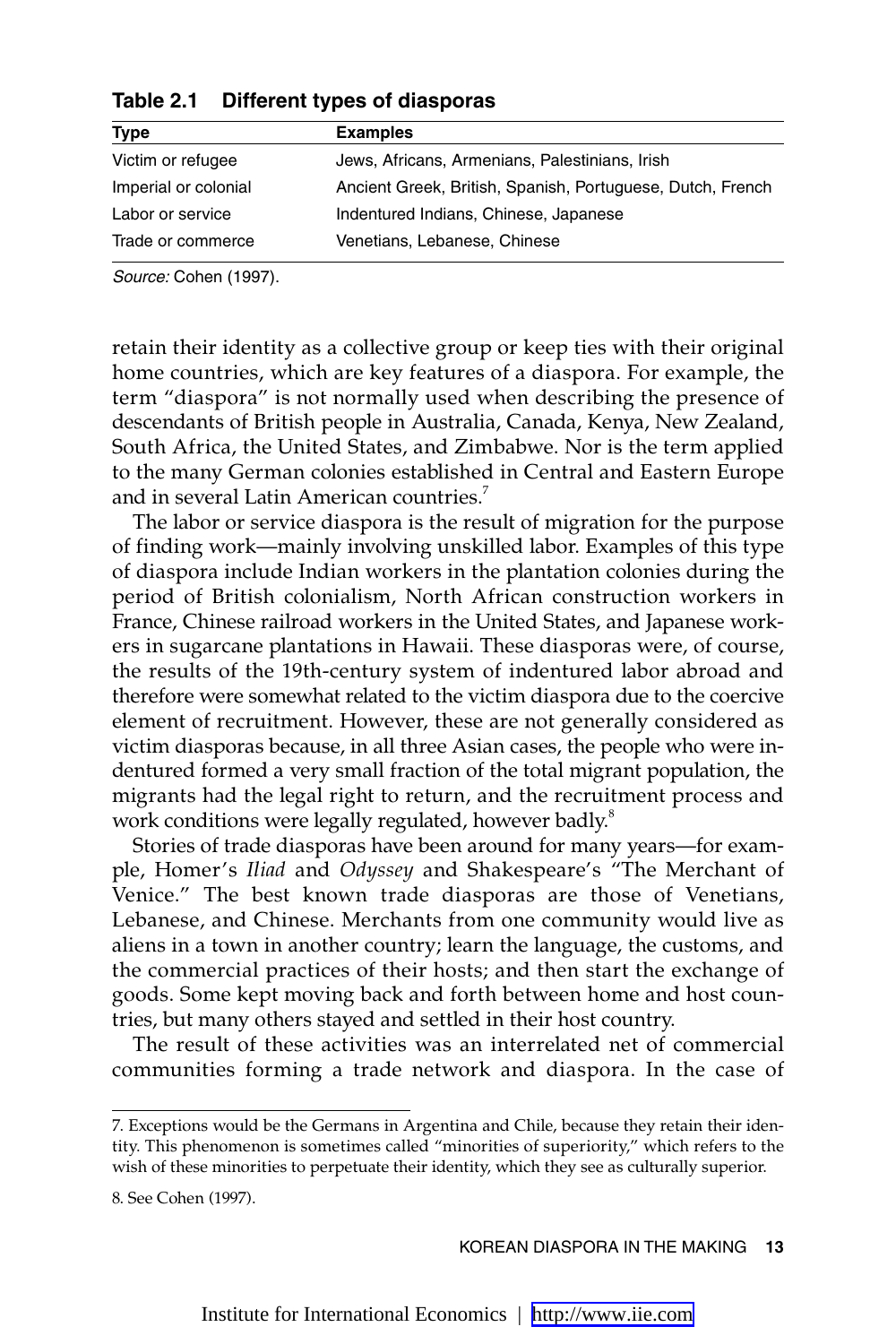Chinese, at least as many traders as indentured laborers had begun to spill from the Chinese mainland into the rest of Southeast Asia. Moreover, the merchants' long-term influence was far greater than that of indentured laborers. It would be therefore more appropriate to describe the Chinese diaspora primarily as one of trade rather than labor, if one has to choose only a single category.

Globalization is bringing the parts of the world much closer together than ever before, creating more international migration and transnational corporations, and creating global cities with multiethnic, multicultural, multilingual populations. Globalization has enhanced the practical, economic, and affective roles of very adaptive diasporas. As diasporas become more integrated into the globalized world, their power and importance will be enhanced.

#### **Diasporas Come and Go**

Like other historical formations, diasporas form and disappear over time. As was mentioned above, many imperial or colonial diasporas are disappearing because of their weakened collective identity and ties with the original homeland. Some diasporas expand while some others shrink not only because their dispersion continues or ceases, but also because they keep or lose their collective identity. For example, the Chinese diaspora continues to expand as more Chinese people migrate to other countries looking for jobs and business opportunities. But at the same time, the Chinese diaspora communities continue to maintain their collective ethnic identity—for example, by their continued commitment to teach the Chinese language to their second and third generations.

Conversely, the Japanese diaspora has in fact stopped growing and in a way has begun to disappear. Like Chinese contemporaries, many Japanese left their country in large numbers, initially to Hawaii for jobs on sugar plantations, and after the US annexation of Hawaii mainly to the west coasts of the United States and Canada. However, since the end of World War II, Japanese emigration has effectively ceased. Most Japanese who had settled in East Asia returned to Japan. Although there is still a large Japanese community in Latin America and on the west coasts of the United States and Canada, they have begun to lose their collective identity and cohesiveness, which is a key element of a diaspora. For example, many second- and third-generation Japanese-Americans do not speak Japanese.

Some diaspora communities have a strong enough political will to create nation-states. The best known case is Israel, but others include Cape Verde, Haiti, Liberia, and Singapore. Various other small states, which are often islands, are essentially made up of diaspora communities: Guyana, Mauritius, Suriname, and Trinidad.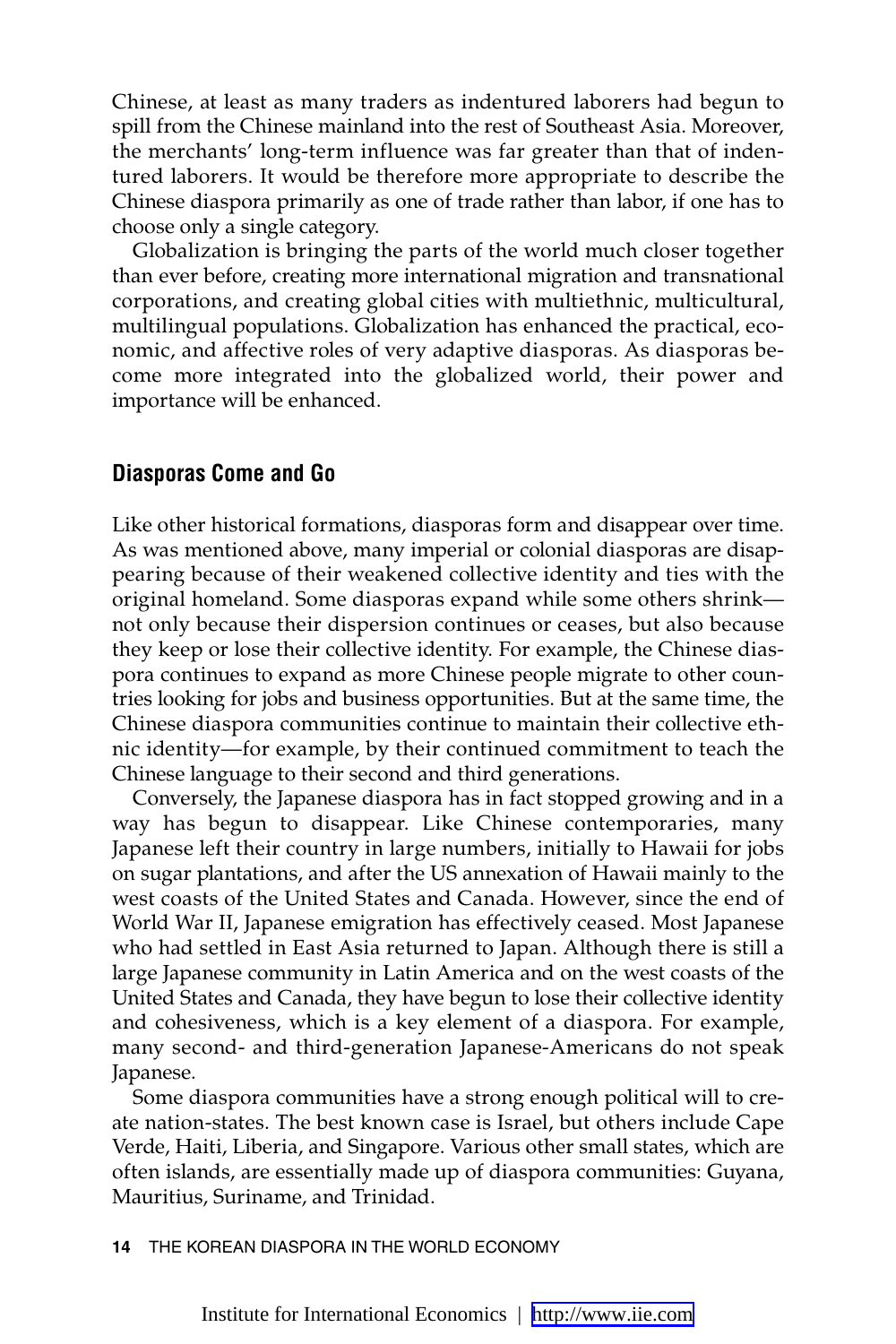## **The Making of the Korean Diaspora**

Koreans are strongly rooted in their homeland. Thus, few people from Korea had left the country before Japanese colonization in 1910. During the period 1910-45, a sizable number of Korean workers left their homeland and settled in Manchuria, on Sakhalin, and in Japan. Korean emigrants during this period can generally be characterized as indentured labor migrants, and thus they could be called a labor diaspora. But many of them were forced to leave their home country under the colonial rule. They could therefore, with some justification, also be described as a victim diaspora because of the coercive element in their emigration or recruitment.

During this period, many Koreans, most of whom were North Koreans, also migrated to China and settled there as a result of their unhappiness with the Japanese colonization of their homeland. After World War II ended in 1945, many of them stayed in China after the Japanese left the Korean peninsula. The postwar Soviet occupation on Sakhalin prevented any possible return movement by the Korean minority there, and others remained in Siberia, on the border with Manchuria. Many Koreans who were living in Japan at the end of World War II also stayed and settled there in pursuit of better economic opportunities.

The character of Korean migration has changed from the 1960s, when the Korean economy began to develop and the government adopted an active emigration policy as part of domestic population control. As a result of this policy, many Koreans left their homeland to find better economic opportunities in other more industrialized countries. Most of these Koreans moved to the United States. After 1975, and increasingly in the 1980s and 1990s, more than half a million South Koreans immigrated to the United States, especially to Los Angeles, according to the US census.

As of 2001, according to South Korean government statistics, there are more than 5.7 million Koreans living outside the Korean peninsula. Does this mean that there is a Korean diaspora? As was discussed above, diasporas have several key characteristics. Most of these features are present in the case of Korean migration.

Chaliand and Rageau (1995) included the Korean diaspora in their atlas of world diasporas, but they raised two questions about the Korean migration being identified as a diaspora: One is the magnitude of migration, and the other is the limited destination. They argued that—though there had been quite an early migration to Japan of about 400,000 Koreans in 1930 and the emigration continued and accelerated after the 1960s—the total number of overseas Koreans lacks the massive proportions of a typical diaspora, such as the Irish case, in which more than half of the population emigrated from their homeland. However, if one can call the Japanese emigration a diaspora, the Korean diaspora certainly qualifies, because the number of Japanese living abroad is not very large. Moreover,

#### KOREAN DIASPORA IN THE MAKING **15**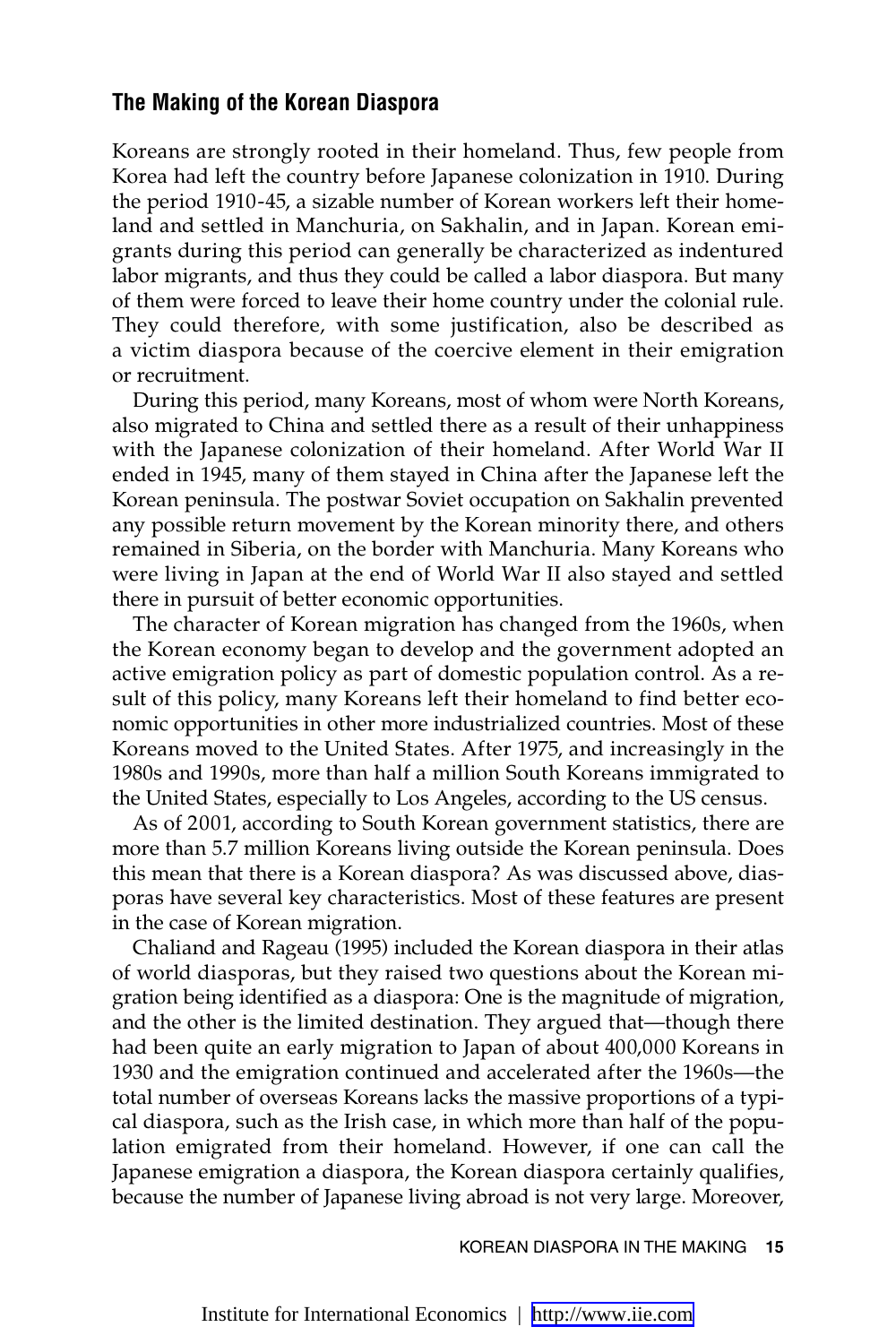the numbers of overseas Chinese and Indians are not that large relative to the huge populations still living in their home countries.<sup>9</sup>

The other question Chaliand and Rageau raised was that the overseas Koreans are essentially concentrated in three countries—the United States, China, and Japan—though small colonies exist on Sakhalin and in eastern Siberia. The question is whether this is a true dispersion or not. It is true that more than 80 percent of overseas Koreans are concentrated in these three countries. But the Irish also moved to only a couple of countries linguistically similar to their home country—the United States and Canada. Nevertheless, overseas Koreans are scattered all over the world. There are 15 countries with more than 10,000 Koreans and 5 countries with more than 100,000.

Moreover, Korean diaspora communities are very active in forming ethnic Korean community associations. These associations act as a centripetal force, pulling Koreans together, and they make conscious efforts to maintain the Koreans' collective ethnic identity, which again is one of the key elements of a diaspora. In fact, there are more than 2,000 of these ethnic Korean community associations all over the world. One can certainly claim that the Korean diaspora exists.

## **The Current Status of the Korean Diaspora**

How many Koreans are living outside the Korean peninsula? It is certainly not easy to answer this question—even though, as stated above, the South Korean government estimated in 2001 that there are 5.7 million Koreans living abroad—because it is not easy to collect accurate data on population, particularly of minority populations in foreign countries. Nevertheless, the Korean Ministry of Foreign Affairs and Trade provides official estimates of overseas Koreans.<sup>10</sup>

## **The Ever-Growing Diaspora**

As of 2001, again, it is estimated that there are about 5.7 million Koreans living in 151 countries outside the Korean peninsula. This population has grown 17 percent during the past 10 years. The number of overseas Koreans has always shown a positive annual growth rate, meaning that

<sup>9.</sup> It is estimated that there are 50 million overseas Chinese and 20 million overseas Indians, which are roughly 3.9 percent and 2.0 percent of their homeland populations, respectively. In Korea's case, overseas Koreans take up 8.2 percent of the total population in the Korean peninsula, which means the sum of the South Korean and North Korean populations.

<sup>10.</sup>See the Web site of the Korean Ministry of Foreign Affairs and Trade, [http://www.mofat.go.kr.](http://www.mofat.go.kr)

**<sup>16</sup>** THE KOREAN DIASPORA IN THE WORLD ECONOMY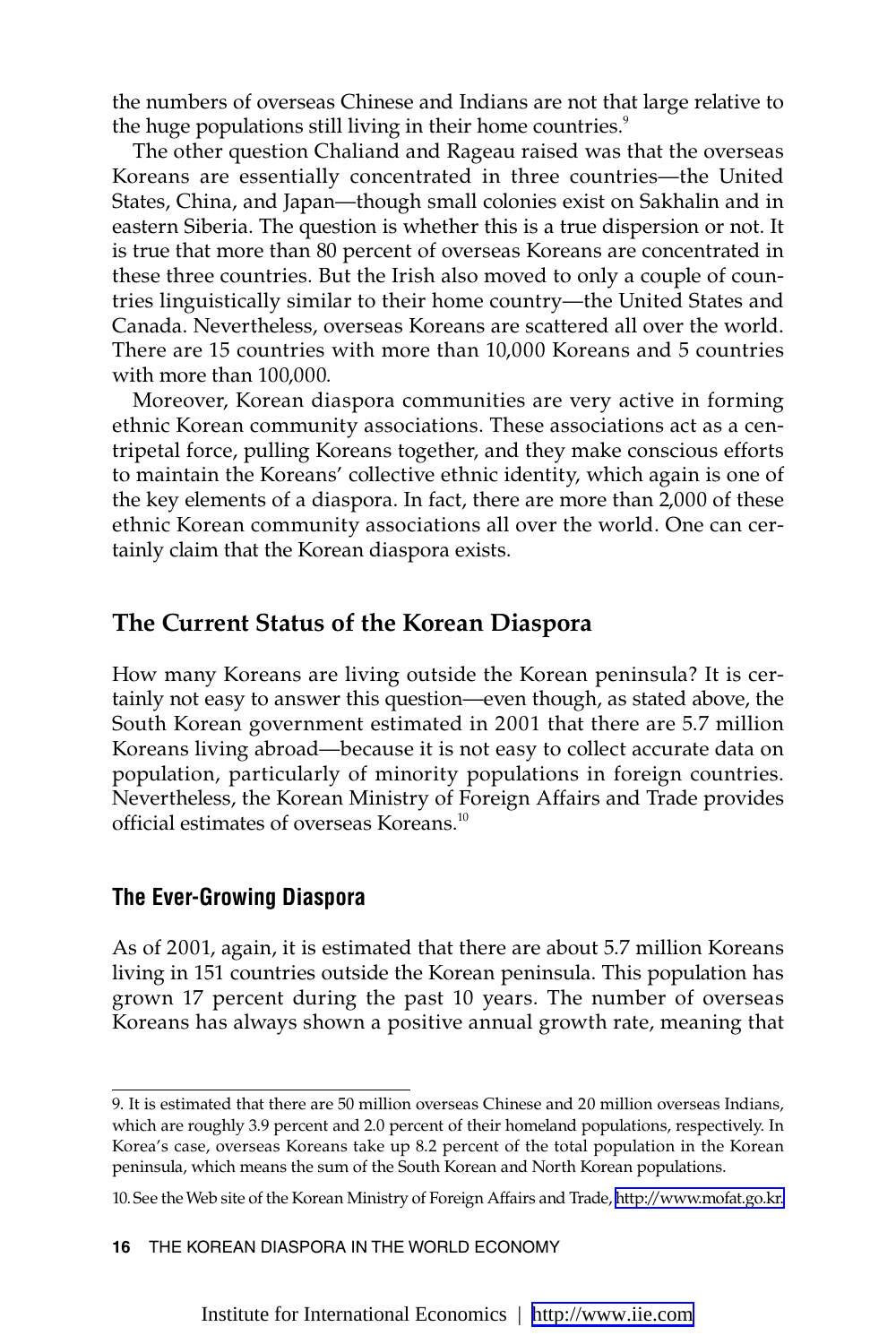the Korean diaspora is ever expanding. In particular, the 10-year period 1973-82 showed the highest growth rate of overseas Koreans; the number more than doubled, from about 700,000 in 1972 to 1.7 million in 1982, not counting the ethnic Koreans in China and the countries belonging to the Commonwealth of Independent States (CIS).<sup>11</sup>

During this period, almost 100,000 Koreans were added to the existing overseas Korean population every year. The year 1991 was particularly important for the Korean diaspora; for the first time, a complete picture of the Korean diaspora was revealed by identifying the numbers of ethnic Koreans in China and the CIS countries—which was about 2.4 million at the time, about 1.9 million in China and about 0.5 million in the CIS countries. Thus, the total number of overseas Koreans was estimated at about 4.8 million in 1991 (table 2.2). Through 2001, as the number grew to 5.7 million, an average of about 82,000 were added each year. It is clear that the Korean diaspora is still growing.

#### **Dispersion of Overseas Koreans**

The 5.7 million overseas Koreans are scattered across 151 countries. There are 24 countries with more than 2,000 ethnic Koreans, and 15 countries with more than 10,000. But overseas Koreans are concentrated in 5 countries or commonwealths, each with more than 100,000 ethnic Koreans; as is shown in table 2.3, these are the United States, China, Japan, the CIS, and Canada, which together account for 5.3 million, or 93 percent, of all overseas Koreans.

The United States has a larger number of ethnic Koreans than any other country in the world. There are more than 2 million ethnic Koreans in the United States, which is 38 percent of all overseas Koreans.<sup>12</sup> In the United States, ethnic Korean communities are concentrated in two areas: about 30 percent in the Los Angeles area and about one-quarter in the New York area. In the Los Angeles area alone, there are more than 200 various associations of ethnic Koreans. Seven US metropolitan areas have more than 100,000 ethnic Koreans; in order of Korean population, they are Los Angeles, New York, Chicago, San Francisco, Seattle, Houston, and Washington. In Hawaii, where the first Korean immigrants to the United

<sup>11.</sup> This number does not include ethnic Koreans in China. Because the South Korean government did not have diplomatic relations with China and the Soviet Union until the late 1980s, it could not provide the estimate of ethnic Koreans in China and the CIS countries until 1991.

<sup>12.</sup> This estimate by the Korean government is very different from the estimate of the 2000 US census, which puts the number at about 1 million. Because many people, particularly minorities, often do not respond to the census, its data on ethnic groups are likely to be underestimated.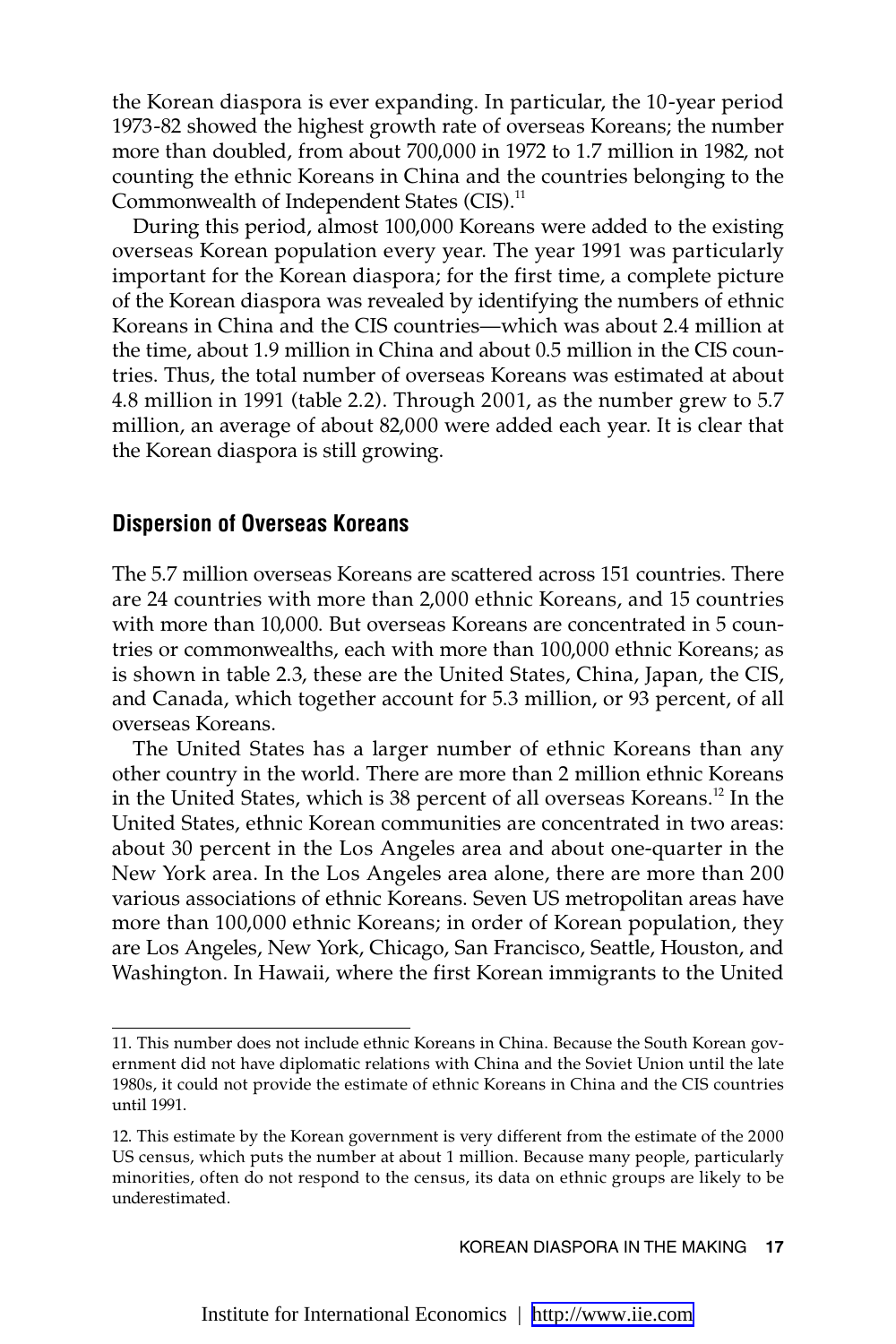| Year | Number of<br>overseas Koreans |
|------|-------------------------------|
| 1991 | 4,832,414                     |
| 1995 | 5,228,573                     |
| 1999 | 5,644,229                     |
| 2001 | 5,653,809                     |

#### **Table 2.2 Expansion of the Korean diaspora, 1991-2001**

*Source:* Korean Ministry of Foreign Affairs and Trade Web site, [http://www.mofat.go.kr.](http://www.mofat.go.kr)

## **Table 2.3 The Korean diaspora by country and region of residence, 2001**

| Country, group,        |               | Percentage |
|------------------------|---------------|------------|
| or region              | <b>Number</b> | share      |
| Major country or group |               |            |
| <b>United States</b>   | 2,123,167     | 38         |
| China                  | 1,887,558     | 33         |
| Japan                  | 640.244       | 11         |
| CIS.                   | 521.694       | 9          |
| Canada                 | 140.896       | 2          |
| Region                 |               |            |
| Asia                   | 2,670,723     | 47         |
| North America          | 2,264,063     | 40         |
| Europe (including CIS) | 595,073       | 11         |
| Latin America          | 111,462       | 2          |
| Middle East            | 7.200         |            |
| Africa                 | 5.280         |            |
| <b>Total</b>           | 5,653,809     | 100        |

CIS = Commonwealth of Independent States

*Source:* Korean Ministry of Foreign Affairs and Trade Web site, [http://www.mofat.go.kr.](http://www.mofat.go.kr)

States landed in 1903 as sugar plantation workers, now only about 30,000 ethnic Koreans reside. In Canada, most ethnic Koreans live in the Toronto and Vancouver areas.

Closer to home, there are 1.9 million ethnic Koreans in China, followed by 0.6 million ethnic Koreans in Japan and 0.5 million in the CIS countries. In Japan, the largest ethnic Korean community is located in the Osaka area. More than 200,000, or about 34 percent of all ethnic Koreans in Japan, live in the Osaka area. Among the CIS countries, Uzbekistan has the largest number of ethnic Koreans (about 230,000), followed by Russia (about 157,000). Almost half of the ethnic Koreans living in Latin America are in São Paolo, and about a quarter are in Argentina.

The latest hot spot for Korean emigrants is New Zealand. Throughout the 1990s, many Koreans left South Korea for New Zealand. The number of ethnic Koreans in New Zealand was only about 3,000 in 1992, but it grew very fast to about 18,000 in 2001. It is interesting that the motivation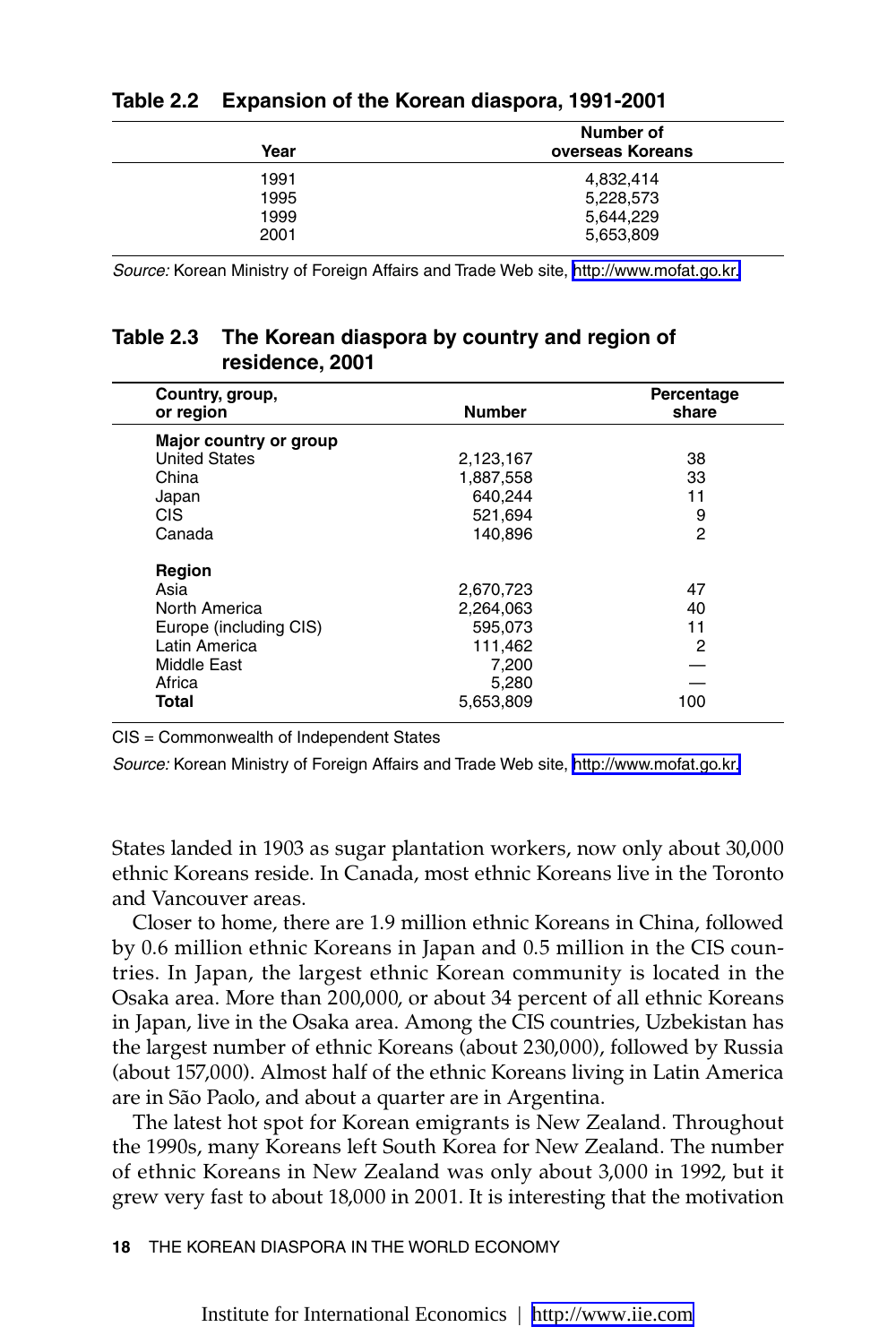for this new wave of Korean migration to New Zealand is to escape from the poor living environment of Korean society, particularly for the sake of their children's education. The highly competitive South Korean educational system is driving these people from their homeland. They would rather raise their children in easy-going, environmentally cleaner, less expensive New Zealand, with its English-speaking educational system. Unfortunately, many heads of the households cannot find the high-paying jobs they are used to in South Korea, and therefore return to Korea to work, leaving their separated families behind.

## **The Diaspora's Impact on the Korean Economy**

A diaspora could have an impact on the home country's economy in three basic ways. First, it could affect the trade and investment flows of the home country's economy, as can easily be seen with many trade or commerce diasporas. Second, it could affect the balance of payments of the home country through fund transfers between overseas settlers and their remaining families and relatives in the home country. Third, it could affect the home country's human resources and labor market.

## **Trade and Investment**

Trade and investment have a long history of interrelationship with diasporas. Some of the best known diasporas are considered to be trade or commerce diasporas—the Chinese and Indian diasporas. In fact, there have been many academic studies analyzing the positive impact of diasporas on trade and investment flows between the home and host countries. These studies try to focus on informal trade barriers, especially weak enforcement of international contracts and inadequate information about international trading opportunities.<sup>13</sup>

As these studies have shown, business and social networks created by diasporas operate across national borders and thus can help overcome these types of informal trade barriers. For example, Saxenian (1999) shows that a transnational community of Indian engineers has facilitated the outsourcing of software development from California's Silicon Valley to such cities as Bangalore and Hyderabad. In other words, diasporas play the roles of alleviating problems of contract enforcement and providing information about business opportunities in international trade and investment activities.

As one can imagine, it is difficult to enforce contracts in international trade. There is always the risk of facing the failure of the other party's

<sup>13.</sup> For a complete survey of these studies, see Rauch (2001).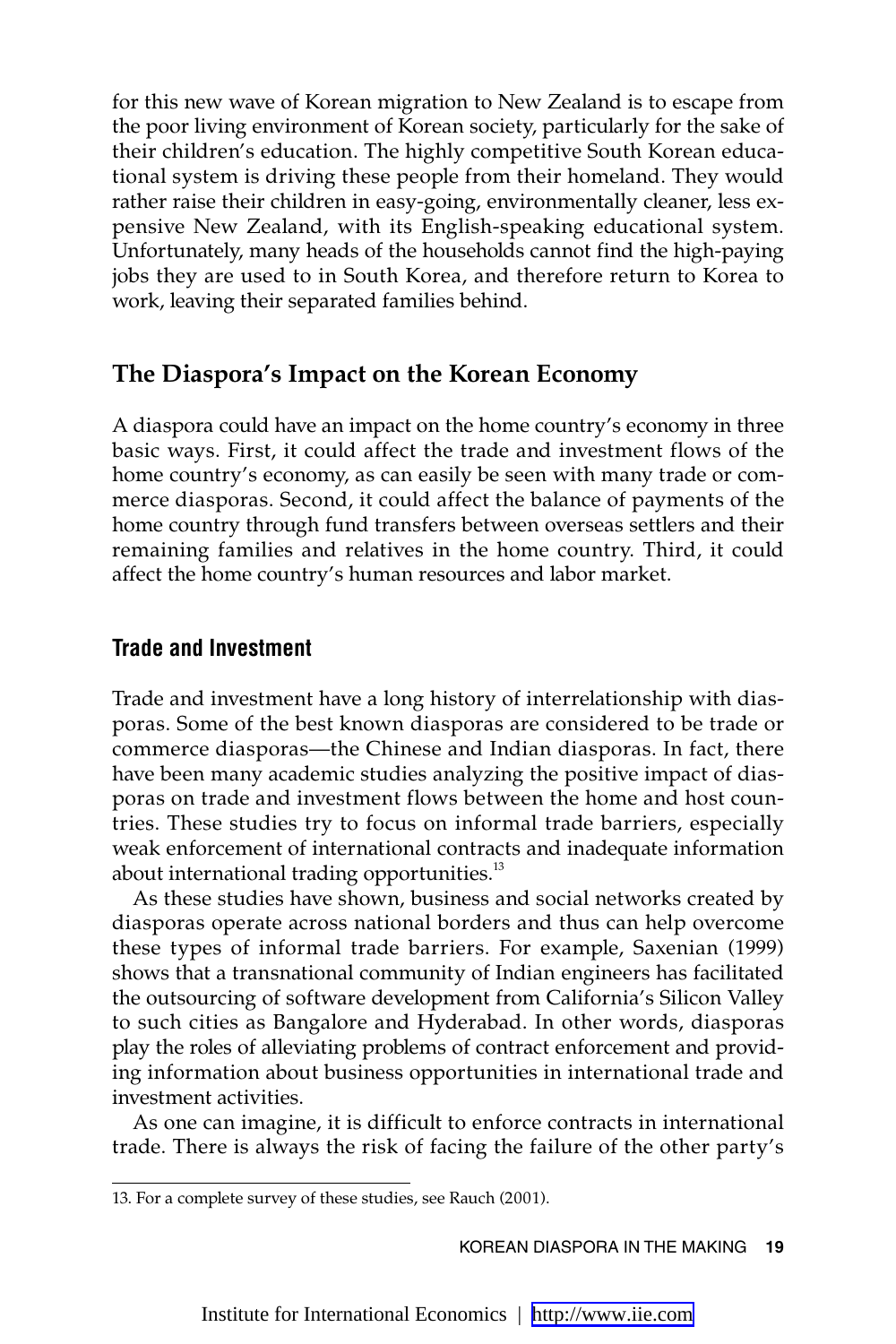commitment to the contract. By doing international business through the network of a diaspora, one can reduce this risk significantly. For example, within the Armenian community in the 17th and 18th centuries, contracts could be made on a handshake and still avoid the opportunistic behavior of agents involved because of the trust created by the Armenian diaspora's moral community.<sup>14</sup>

In the case of the Chinese diaspora, the network has created a system of implicit penalties as a community, which are far greater than the shortterm benefits one might gain through opportunism. If a business owner violates an agreement, he or she is blacklisted within the network, which is far worse than being legally sued because the entire network refrains from doing business with the blacklisted owner.<sup>15</sup> The threat of collective punishment of deviant agents by all merchants in the network deters opportunism and creates trust in international transactions, which in turn promotes the expansion of trade and investment.

Diaspora networks can also be used to transmit information about current opportunities for profitable international trade or investment. Transnational networks can facilitate business agent matching through the provision of market information, by informing suppliers about consumers' tastes in a particular country. As a result, suppliers will know what to supply and how to adapt their products to consumer preferences in a given country. One good example is the case of South Korean wig exports to the United States. According to a study,<sup>16</sup> Korean wig manufacturers had to depend entirely on Korean immigrant wig importers for market information about US wig fashions. Wig producers in Korea could obtain information on new styles and market trends from these immigrant wig importers, even though they were not able to develop new styles of their own.

At the same time, transnational diaspora networks can help investors to find joint-venture partners, producers to find appropriate distributors, and manufacturers to find good parts suppliers. The case of the Chinese transnational network is well documented in a study of the bamboo network.<sup>17</sup> Thus, through a network effect, diasporas can have a positive impact on bilateral trade. In addition, diasporas can also create trade through a taste effect, which means that immigrants' taste for goods from their countries of origin can directly create new trade flows to their country of residence. The most common example of this newly created trade through a taste effect is an increase in imported food. Most immigrants have a ten-

#### **20** THE KOREAN DIASPORA IN THE WORLD ECONOMY

Institute for International Economics | <http://www.iie.com>

<sup>14.</sup> See Curtin (1984).

<sup>15.</sup> See Weidenbaum and Hughes (1996).

<sup>16.</sup> See Chin, Yoon, and Smith (1996) for a case study of the wig business in Los Angeles during the 10-year period starting in 1968.

<sup>17.</sup> See Weidenbaum and Hughes (1996).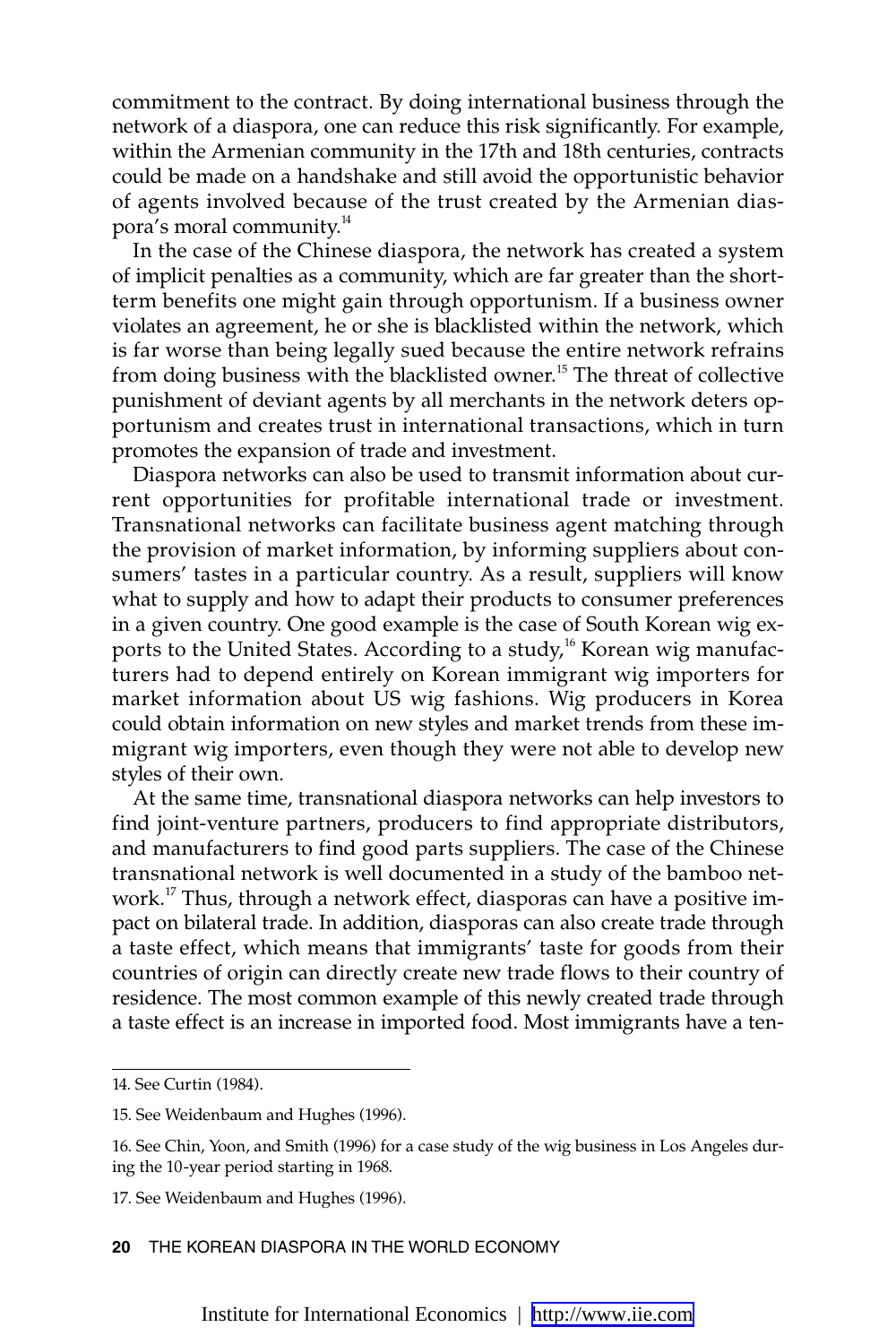dency to continue to stay with their ethnic dietary patterns and habits, and therefore they need to consume traditional foods and buy the necessary ingredients, which are normally imported from their home country.

The positive impact of a country's ethnic groups or immigrants on its bilateral trade has been studied empirically in the past, using gravity models which analyze the determinants of bilateral trade flows. For example, an empirical study of US bilateral trade during the period 1970-86 confirms the positive impact of immigrants on US trade.<sup>18</sup> A similar study, also done on Canadian bilateral trade, found the same evidence of Canada having more bilateral trade with countries from which it has more immigrants.<sup>19</sup>

To assess the impact of the Korean diaspora on South Korea's trade, a gravity model is also used to estimate the impact of the number of overseas Koreans on the country's bilateral trade.<sup>20</sup> The estimation uses Korea's bilateral trade with its 171 trading partner countries and the number of ethnic Koreans in those countries for 1999 and 2001.<sup>21</sup> The estimation result shows that the estimated coefficient on the number of overseas Koreans is positive (+0.18) and highly significant (99 percent confidence level) in the total trade volume equation, confirming the findings of earlier studies.<sup>22</sup>

This finding means that South Korea trades more with a country where more ethnic Koreans reside than with a country with a smaller number of ethnic Koreans. When the export equation is estimated separately, the estimated coefficient of the number of overseas Koreans is again positive (+0.16) and highly significant (99 percent confidence level), which means that Korea exports more to a country where more ethnic Koreans reside than to a country with fewer ethnic Koreans. When the import equation is estimated separately, the estimated coefficient of the number of overseas Koreans is again positive (+0.14) and highly significant (99 percent confidence level), which means that Korea imports more from a country where more ethnic Koreans reside than from a country with fewer ethnic Koreans. The fact that the export elasticity is larger than the import elas-

22. A random-effects generalized-least-squares regression estimation method was used.

KOREAN DIASPORA IN THE MAKING **21**

<sup>18.</sup> See Gould (1994).

<sup>19.</sup> See Head and Ries (1998).

<sup>20.</sup> I would like to thank Ben Goodrich for excellent research assistance for this analysis. The gravity model used here is based on one developed by Jeffrey Frankel (1997). The data are mostly drawn from the IMF's *World Economic Outlook* database and its *Direction of Trade Statistics* data.

<sup>21.</sup> The years 1999 and 2001 are the only ones for which the data on the number of overseas Koreans are most completely available. Although the dataset contains 171 trading partners, the actual number of observations for the estimation was 334 because some observations for certain variables are missing data values.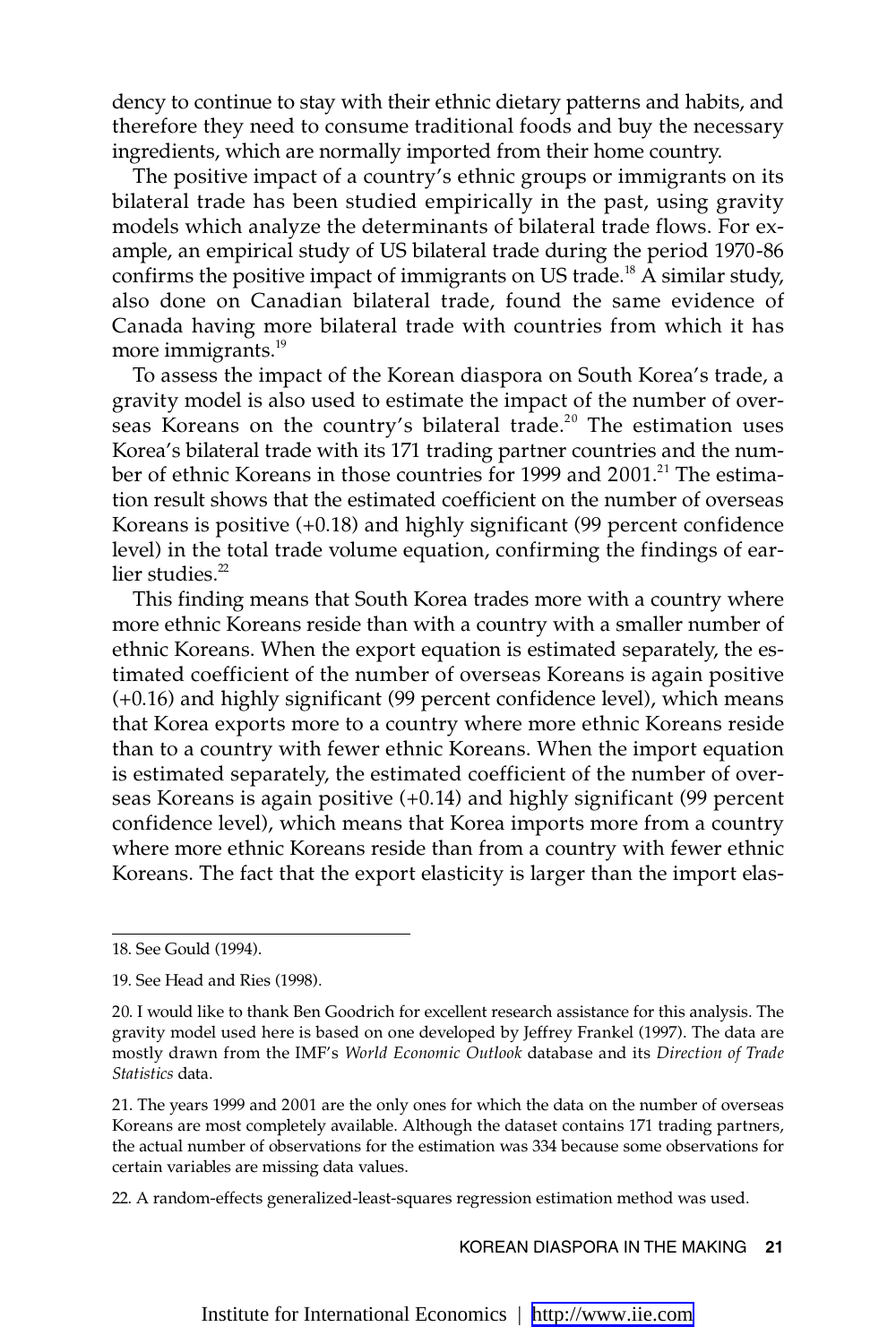ticity can be reasonably interpreted as meaning that export elasticity combines a taste effect and a network effect, whereas import elasticity only reflects a network effect.<sup>23</sup>

This result could also mean that more overseas ethnic Koreans find prospective business opportunities by importing and selling Korean products in their country of residence than by exporting products of their country of residence to South Korea, perhaps because Korean products are competitive. Thus from this analysis, it can be argued that the overseas diaspora of ethnic Koreans create Korea's trade with those countries where they reside and in fact create more exports than imports. This result could also be loosely interpreted as meaning that a 100 percent increase in the number of overseas Koreans would appear to increase Korea's exports by 16 percent and its imports by 14 percent, with a very small standard  $error<sup>24</sup>$ 

Foreign direct investment (FDI) by overseas ethnic Koreans has not been large, especially in comparison with that of the Chinese diaspora. Traditionally, however, FDI has not been an important part of Korean economic development.<sup>25</sup> Nevertheless, there was some FDI from overseas Koreans in the earlier stage of South Korea's economic development. Most of this FDI was from the ethnic Koreans in Japan. One well-known example was the case of the Lotte Group. Lotte chairman Kyuk-ho Shin apparently had accumulated wealth in Japan as an ethnic Korean and decided to invest in his homeland of Korea. Yet the dominant modality of FDI in Korea has been through minority stakes in joint ventures, mostly because of the regulations and restrictions on FDI. However, this pattern has been changing since the recent economic crisis in Korea; the ensuing liberalization of foreign investment rules has led to more FDI inflows to Korea in recent years.

The recent trend in FDI inflows in South Korea is its significant increase into services sectors like information technology and finance. In particular, information technology and other related high-technology industries have attracted FDI from overseas ethnic Koreans. For example, Chairman Son Masayoshi of Japan's Softbank has invested a significant amount in computer software and related industries in the past several years. Some other ethnic Koreans in Silicon Valley have also invested a significant amount in the software industry. Thus, there is a trend of

<sup>23.</sup> See Rauch (2001) for details of this type of interpretation on this result. Gould (1994) and Head and Ries (1998) show basically similar results for the United States and Canada, respectively.

<sup>24.</sup> Standard errors for the export and import coefficients are 0.043 and 0.078, respectively. This interpretation is a somewhat loose one because the dataset used in this analysis does not have enough time dimensions. It is difficult to argue that these elasticities are long-run elasticities.

<sup>25.</sup> See Choi and Schott (2001) for more discussion on FDI in South Korea.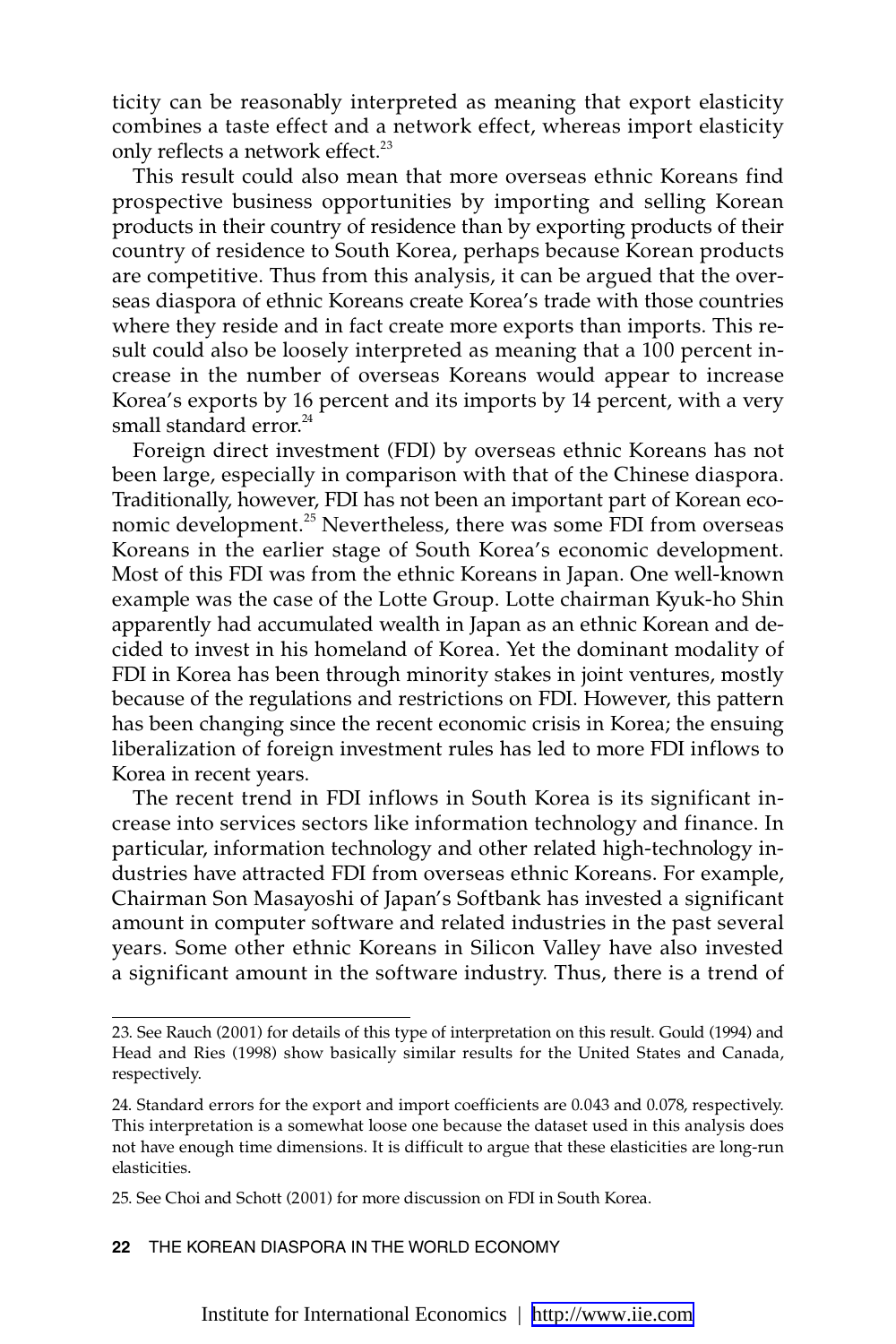increasing interest in investment by overseas Koreans. This FDI is insignificant, however, when compared with that of the Chinese diaspora in China.

China has drawn upon an enormous ethnic Chinese pool of nearly 50 million people, mostly based in Asia. The economic success of the Chinese in Hong Kong, Singapore, Taiwan, and elsewhere created investment opportunities in mainland China. China offered favorable treatment to overseas compatriots as it gradually opened its economy to FDI during the first reform period of the 1980s. The ethnic network facilitated a massive shift of production, through FDI in export processing as well as in trading activities, into lower-cost China.<sup>26</sup> The bulk of FDI into China came from Hong Kong and Taiwan. FDI from ethnic Chinese also provided valuable management skills and access to well-established global business networks. Conversely, until recently, the Indian diaspora's FDI has been limited because the Indian diaspora has had a bigger presence in the professional services sector as opposed to manufacturing and the Indian government has had a restrictive policy against FDI, just as did South Korea.

## **Fund Transfers**

One of the key elements of a diaspora is the fact that overseas ethnic groups maintain, through various means, strong ties with their original homeland. One way of maintaining ties with families, relatives, and friends at home is to send them money. In fact, this phenomenon of overseas ethnic groups transferring funds to their homeland is very common among most diasporas, particularly where the home-country economy is in a poor state. Naturally, people living and working in the higher-wage countries would transfer funds to the lower-wage countries.

A simple indicator of this cross-border fund transfers is the "current transfers" item in a country's balance of payments account. Current transfers comprise general government transfers and other private-sector transfers, including workers' remittances. But for most countries, the amount of government transfers is a very small portion of total current transfers. Thus, many countries with large overseas diaspora communities usually show large inflows of current transfers.

As is shown in table 2.4, India receives huge inflows of funds through current transfers. In 2000, India had \$13.5 billion of current transfers from abroad, which was 2.9 percent of GDP. China also receives a large quantity of current transfers, though their share of its GDP is small be-

<sup>26.</sup> For a story of the Chinese and Indian diasporas' investment in their home countries, see Joydeep Mukherji, "View from the Silk Road: Comparing Reform in China and India," *Standard & Poor's Credit Week*, February 6, 2002.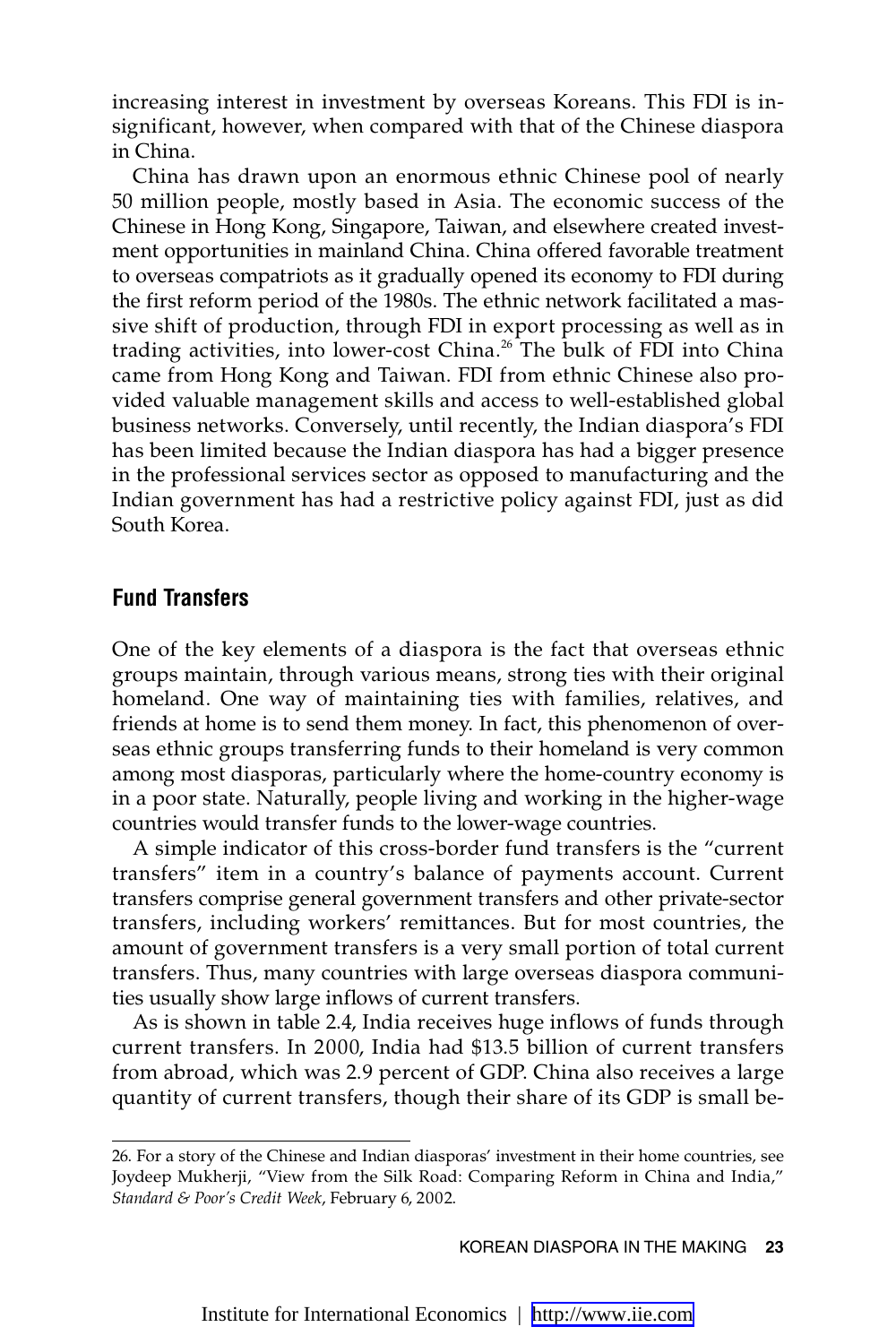| Country and year   | <b>Current transfers</b> | Inflows as a ratio |                  |
|--------------------|--------------------------|--------------------|------------------|
|                    | <b>Inflow</b>            | <b>Outflow</b>     | of GDP (percent) |
| <b>South Korea</b> |                          |                    |                  |
| 2001               | 6,548                    | 6,911              | 1.55             |
| 2000               | 6,500                    | 5,820              | 1.41             |
| 1999               | 6,421                    | 4,506              | 1.58             |
| 1998               | 6,737                    | 3,384              | 2.13             |
| 1997               | 5,288                    | 4,621              | 1.11             |
| India              |                          |                    |                  |
| 2001               | n.a.                     | n.a.               | n.a.             |
| 2000               | 13,504                   | 51                 | 2.94             |
| 1999               | 11,958                   | 35                 | 2.74             |
| 1998               | 10,402                   | 67                 | 2.51             |
| 1997               | 13,975                   | 62                 | 3.48             |
| China              |                          |                    |                  |
| 2001               | n.a.                     | n.a.               | n.a.             |
| 2000               | 6,861                    | 550                | 0.64             |
| 1999               | 5,368                    | 424                | 0.54             |
| 1998               | 4,661                    | 382                | 0.49             |
| 1997               | 5,477                    | 333                | 0.61             |

### **Table 2.4 Trend in current transfers for South Korea, India, and China, 1997-2001** (millions of US dollars)

 $n.a. = not available$ 

*Source: IMF, International Financial Statistics.*

cause of its huge GDP. But more important, China and India both have outflows of current transfers that are very small compared with the size of inflows of current transfers, and thereby have a large surplus in current transfers.

However, in the case of South Korea, not only are its inflows of current transfers relatively small (less than 2 percent of GDP) but also its outflows of current transfers are large, partly because of its higher income level. Korea's outflows of current transfers are increasing by more than \$1 billion every year. Korea even had a deficit of current transfers in 2001. Part of the reason for this large outflow of funds in the form of current transfers is that there are many foreign workers in Korea, who send back a large portion of their earnings to their families in home countries. Yet, a large portion of the outflow in current transfers accounts for those funds transferred to Korean families abroad. Some of those funds are sent to Korean students abroad, who are not really part of the Korean diaspora.

Still, a large quantity of funds is transferred to ethnic Koreans living abroad. Perhaps the recent South Korean trend of emigrating to industrial countries (e.g., New Zealand, as mentioned above) could explain some of this outflow, because many heads of families come back to Korea for higher-paying jobs and send money for living expenses to their families abroad. This is a unique phenomenon.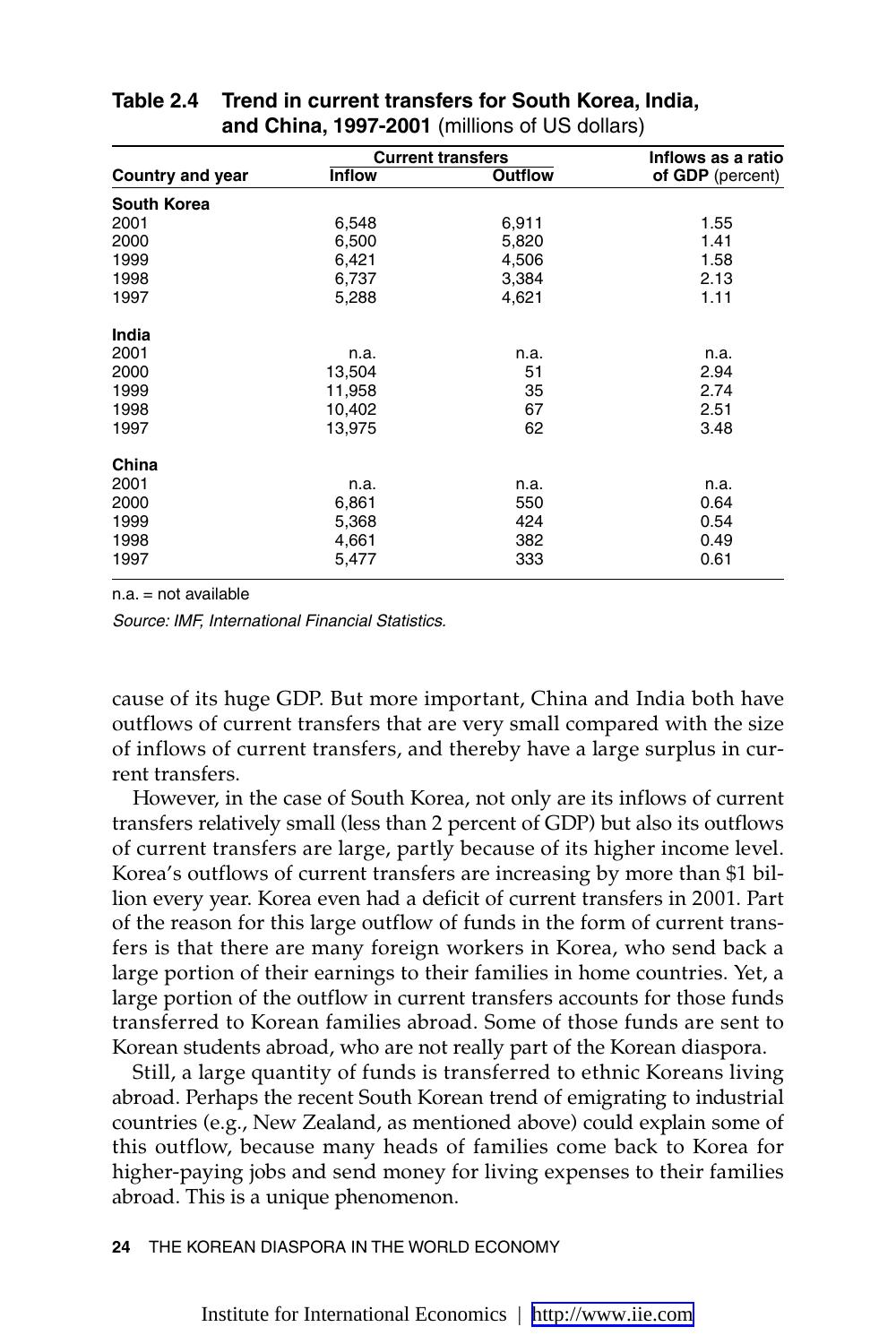## **The Labor Market**

As a diaspora develops and expands, it affects labor markets both in the home country and abroad. First, because people are leaving the country, there is a loss of human resources from the domestic economy and a gain for their host countries. One problem that a country should be concerned about, when it faces sizable emigration, is brain drain. This is quite a common and serious problem for many developing countries because many skilled, high-quality workers tend to leave the country in pursuit of higher-paying jobs and a better living environment abroad. South Korea had some experience with this problem in the 1950s and 1960s after the Korean War, when many highly educated people left Korea to study in the United States and settled there instead of returning home. But starting in the late 1970s, Korea was able to attract back many of these US-educated scholars and scientists.

At first, the South Korean government provided many financial incentives for them to return. Then, recognizing that research and development activities can contribute significantly to the economy's growth, the government took steps to create institutions for research and development and allocated the necessary funds. As a result, during the late 1960s, key institutions such as the Korea Institute of Science and Technology were created and flourished. Later on, the science town of Daeduk was created to host many research institutes. By offering heavy incentives to these institutes, Korea was able to recruit many ethnic Korean scientists living in industrial countries, especially from the United States. Thus, these ethnic Korean scientists, who moved back to Korea either permanently or temporarily for several years, contributed significantly to the development of Korea's science and technology capacity. Starting in the 1990s, there has been a trend among many overseas ethnic Koreans to wish to return to Korea as the country has developed significantly and become quite an attractive place to live.

In this sense, overseas ethnic Koreans have contributed to the development of the South Korean economy by transferring their knowledge and skills—which they obtained and strengthened in the more advanced countries of their residence—to their homeland. Recently, overseas ethnic Koreans' expertise in service industries (e.g., financial services) has begun to be transferred to Korea. Although one often hears about these transfers, it is of course very difficult to quantify such contributions by the Korean diaspora.

Meanwhile, the rapid economic development has brought high wages and income to South Korea. As a result, by the mid-1990s, Korea began to experience some shortages of labor, particularly in sectors with what are known as "3-D" (dirty, difficult, and dangerous) jobs. Just like most other industrial countries, Korea began to import cheap labor from abroad,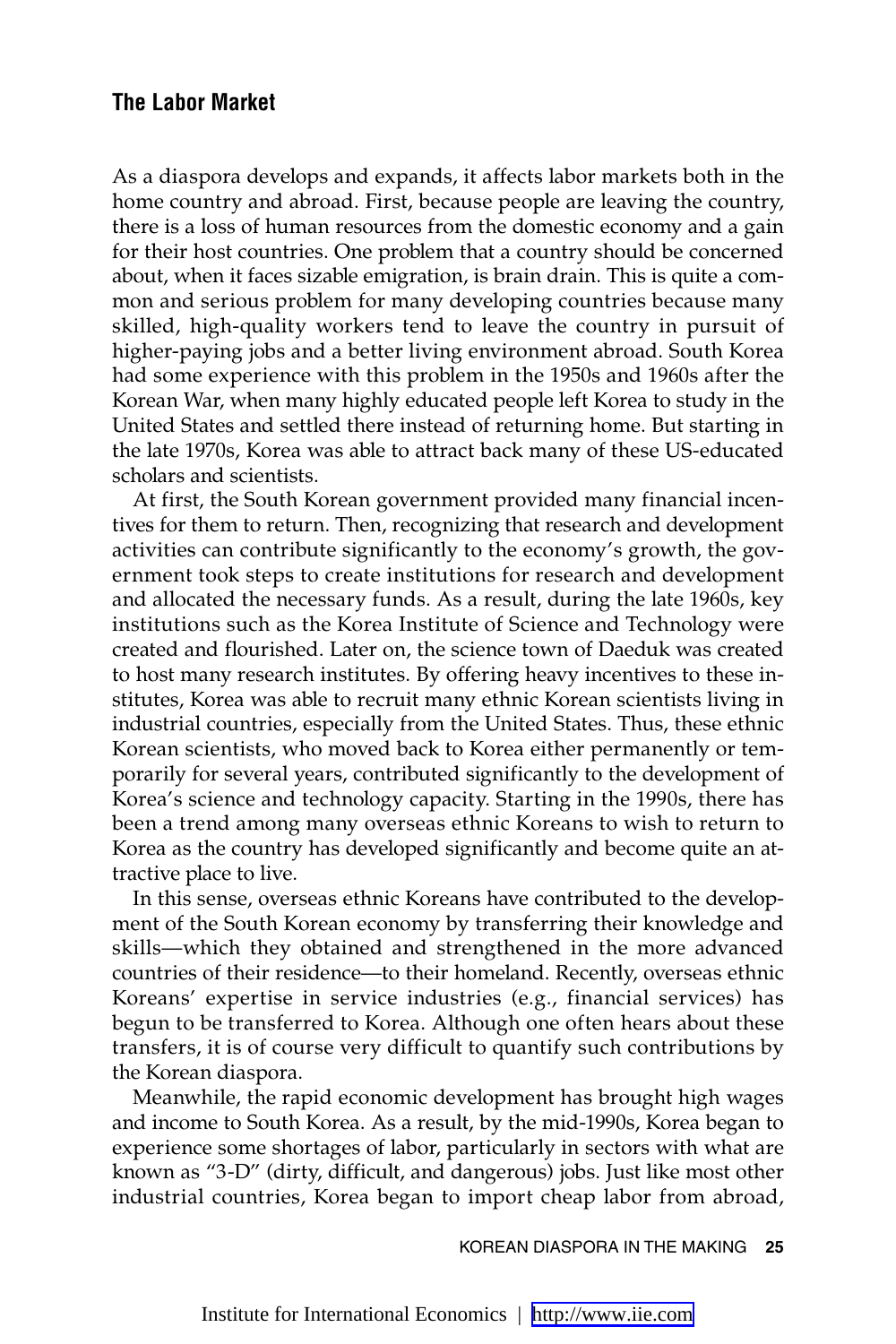mostly from Southeast and South Asia. But these imported workers' job opportunities were limited to those 3-D jobs because they could not speak the Korean language. As wages in Korea rose very high in the first half of the 1990s, the service industries began to seek cheaper labor from the pool of ethnic Koreans in China, whose biggest advantage was the fact that they could communicate in Korean. This meant that they could work in service industries like the restaurant business.

This labor market matching—demand for cheaper labor in South Korea matched by excess supply of ethnic Korean labor in China—brought a massive influx of ethnic Koreans from China into the Korean labor market. Now, one can easily run into these ethnic Koreans from China in many restaurants, working as waitresses, busboys, and short-order cooks. In this sense, overseas ethnic Koreans are contributing to the Korean economy by providing the home-country labor market with cheaper workers who are equipped with the necessary (language in this case) skills. This is also a very uncommon phenomenon among diasporas. Not one of the many examples of global diasporas listed in table 1.1 can be identified as having this characteristic—an overseas ethnic community that provides cheaper labor to its homeland.

#### **Summary and Conclusion**

The Korean diaspora is alive, expanding, and still in the making. It has more than a century of history. The diaspora's 5.7 million ethnic Koreans are scattered all over the world in 151 countries. Some have left South Korea involuntarily, and others voluntarily. But all of them actively try to maintain their collective identity and culture as Koreans. Overseas ethnic Korean communities seem to have an ethic of empathy and solidarity. But most of all, they try to maintain their ties with their homeland, Korea. These characteristics of overseas ethnic Koreans, again, are the key elements of a diaspora.

The Korean diaspora is concentrated in five countries or commonwealths, with more than 100,000 ethnic Koreans in each, which together account for 5.3 million or 93 percent of all overseas ethnic Koreans. The United States and China have the largest numbers of these Koreans, with respectively 2.1 million and 1.9 million, or 38 and 33 percent, of them.

Diaspora networks contribute to the creation of trade through the taste effect and the network effect. The above analysis shows that the Korean diaspora does have a positive impact on trade by creating more exports than imports. It is estimated that a doubling of the number of overseas Koreans appears to increase South Korea's exports by 16 percent and Korea's imports by 14 percent. Foreign direct investment by the Korean diaspora has not been very significant for the development of the Korean economy, unlike in the case of the Chinese diaspora.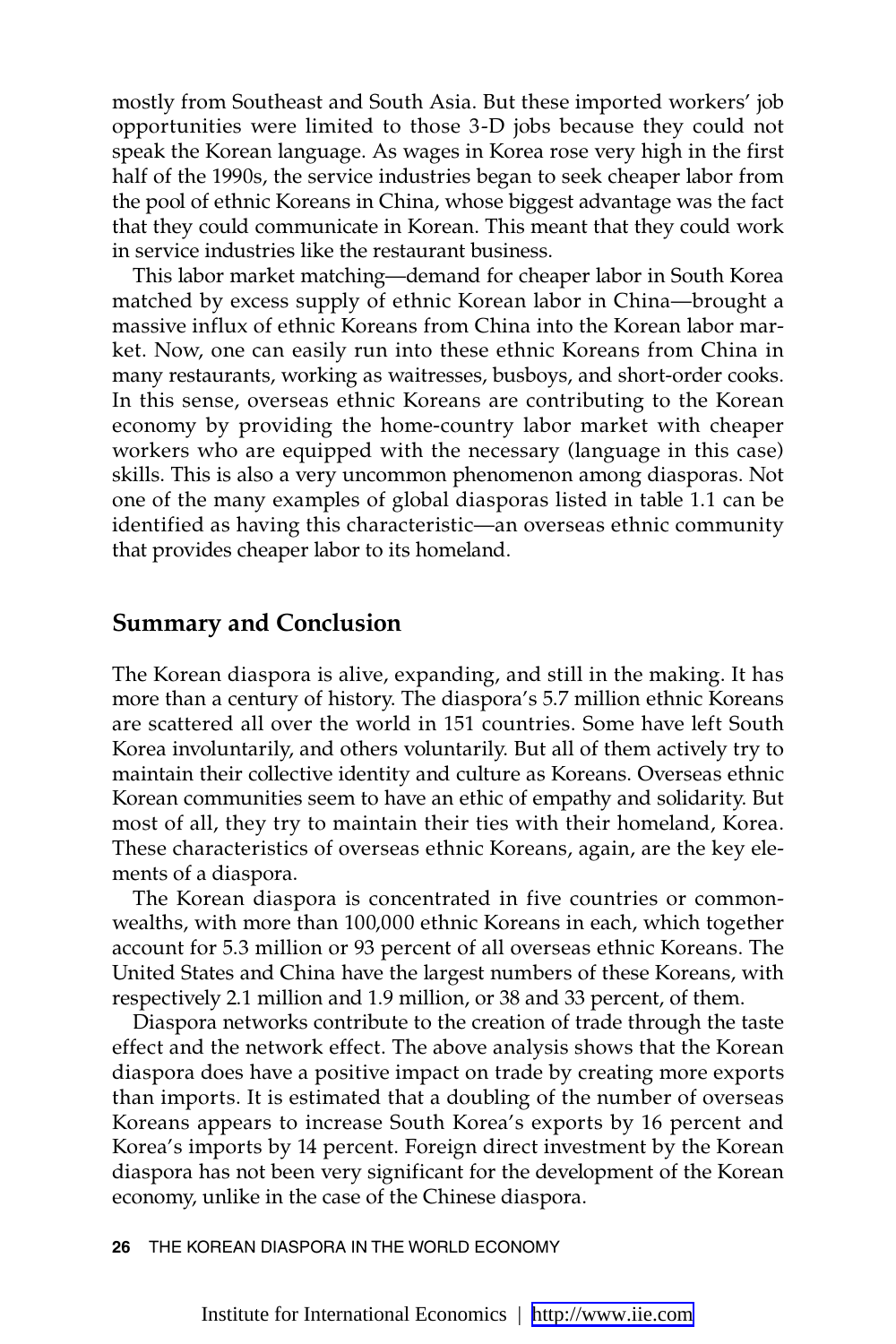South Korea's pattern of current transfers in its balance of payments account is indicative of an interesting and unique aspect of the fund transfers by the Korean diaspora. In contrast to the other diasporas, such as those of the Chinese and Indians, the Korean diaspora seems to be taking money out of the homeland rather than sending it to Korea.

The Korean diaspora did not really cause a brain drain but instead contributed to the development of South Korea by transferring back home the knowledge and skills they obtained in more advanced countries. And most interesting, ethnic Koreans from China are providing a low-wage labor resource for the homeland.

It is important to study the many aspects of the Korean diaspora because it concerns not only overseas ethnic Koreans but Koreans at home as well. One area where more research needs to be done is in building a statistical database for many variables related to the Korean diaspora, particularly trade and investment data. It is recommended that an organization like the Overseas Koreans Foundation should pay more attention to building this database in the future.

## **References**

- Chaliand, Gerard, and Jean-Pierre Rageau. 1995. *The Penguin Atlas of Diasporas*. New York: Viking Penguin.
- Chin, Ku-Sup, In-Jin Yoon, and David A. Smith. 1996. Immigrant Small Business and International Economic Linkage: A Case of the Korean Wig Business in Los Angeles, 1968-77. *International Migration Review* 30: 485-510.
- Choi, Inbom, and Jeffrey Schott. 2001. *Free Trade Between Korea and the United States?* Policy Analyses in International Economics 62. Washington: Institute for International Economics.
- Cohen, Robin. 1997. *Global Diasporas: An Introduction*. Seattle: University of Washington Press.
- Connor, Walker. 1986. The Impact of Homelands upon Diasporas. In *Modern Diasporas in International Politics*, ed. Gabi Sheffer. New York: St. Martin's Press.
- Curtin, Philip D. 1984. *Cross-Cultural Trade in World History*. Cambridge: Cambridge University Press.
- Dorais, Louis-Jacques. 2001. Defining the Overseas Vietnamese. *Diaspora* 10: 3-28.
- Frankel, Jeffrey A. 1997. *Regional Trading Blocs in the World Economic System*. Washington: Institute for International Economics.
- Gould, David. 1994. Immigrant Links to the Home Country: Empirical Implications for U.S. Bilateral Trade Flows. *Review of Economics and Statistics* 76: 302-16.
- Head, Keith, and John Ries. 1998. Immigration and Trade Creation: Econometric Evidence from Canada. *Canadian Journal of Economics* 31, no. 1: 47-62.
- Kinealy, C. 1995. *The Great Calamity: the Irish Famine, 1845-52*. London: Gill & Macmillan.
- Rauch, James E. 2001. Business and Social Networks in International Trade. *Journal of Economic Literature* 39: 1177-1203.
- Safran, William. 1991. Diasporas in Modern Society: Myths of Homeland and Return. *Diaspora* 1: 83-99.
- Saxenian, Anna Lee. 1999. *Silicon Valley's New Immigrant Entrepreneurs*. San Francisco: Public Policy Institute of California.
- Weidenbaum, Murray, and Samuel Hughes. 1996. *The Bamboo Network*. New York: Free Press.

#### KOREAN DIASPORA IN THE MAKING **27**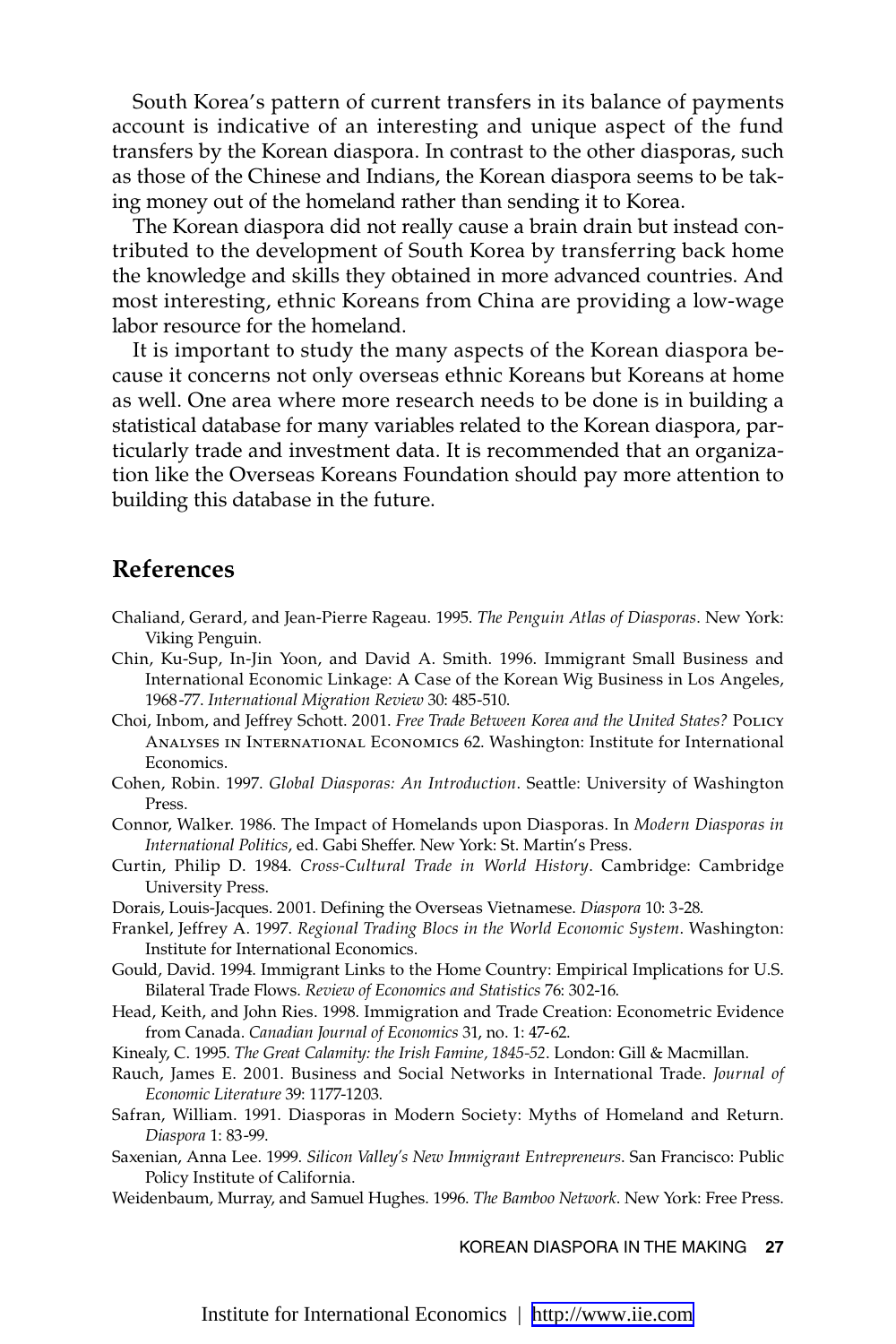## **Comments on Chapter 2**

TAEHO BARK

I have learned much from Inbom Choi's chapter. I had never encountered the word "diaspora" until I read his chapter, despite the fact that I lived in the United States for more than 10 years. Thus, reading the chapter was a particularly good opportunity for me to learn about the Korean diaspora.

The motivation for and main characteristics of the Korean diaspora seem to vary according to the time period. For example, there seems to be a clear difference between the periods before and after the 1960s. In the future, I expect the Korean diaspora to follow the trend of the more recent period, especially in seeking better opportunities. However, in this case, the migration will be temporary rather than permanent. It will be an interesting exercise to look at the changes according to the time period and major destinations. Political, commercial, and social motivations may well explain the migrations.

In chapter 2's section on the Korean diaspora's impact on South Korea's economy (p. 19), it was pointed out that the ethnic Koreans' investment in Korea has not been significant. This finding seems to be related to the Korean foreign direct investment policy, which has not welcomed investment from abroad so as to protect domestic firms from foreign competition. In the future, however, I think ethnic Koreans' role in Korea's economic development will increase. For example, ethnic Koreans from Asia can make huge contributions to the low-skilled workforce in Korea, whereas ethnic Koreans from the United States can strengthen the Korean economy in the services sectors and high-technology businesses.

One thing the chapter did not mention is the fact that ethnic Koreans can play an important role in mediating trade and investment disputes between South Korea and the United States. I am not saying that ethnic Koreans should become lobbyists. Rather, it is important to emphasize that they can diversify their business interests between the two countries,

*Taeho Bark is Seoul National University's dean of international affairs and dean of its School of International and Area Studies. He also serves as the commissioner of the Korea Trade Commission.*